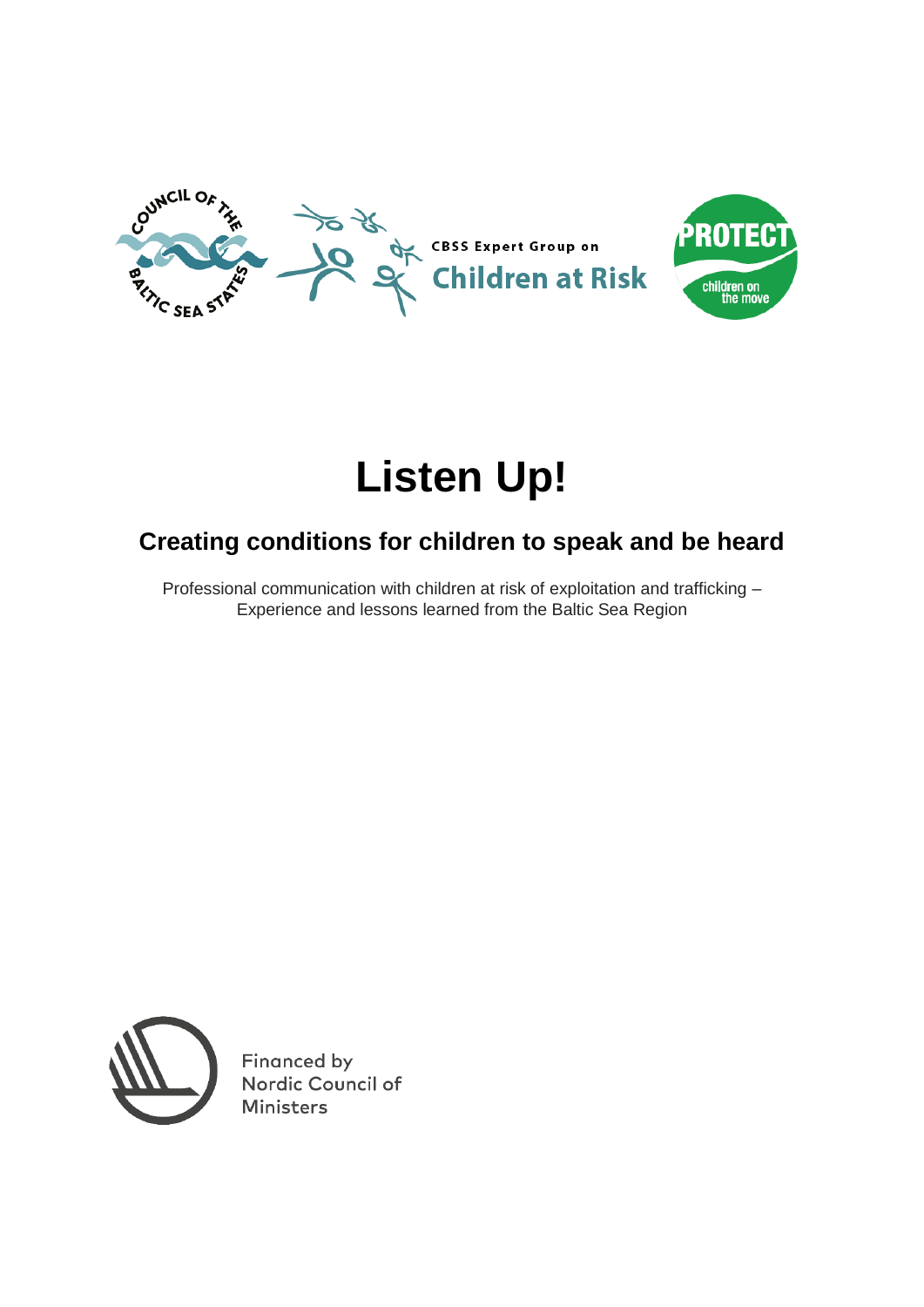| Publisher         | Council of the Baltic Sea States Secretariat<br>Slussplan 9, PO Box 2010, 103 11 Stockholm, Sweden                                                                                                                                                                                                                              |
|-------------------|---------------------------------------------------------------------------------------------------------------------------------------------------------------------------------------------------------------------------------------------------------------------------------------------------------------------------------|
| Author            | Daja Wenke                                                                                                                                                                                                                                                                                                                      |
| Editor            | <b>Turid Heiberg</b>                                                                                                                                                                                                                                                                                                            |
| Contributors      | This report was informed by the speakers and participants in the<br>regional seminars of the 'PROTECT Children on the Move' project<br>during 2017 and 2018, as well as children and young people who<br>have had experiences of exploitation and trafficking and shared their<br>recommendations in the project consultations. |
| Financial support | <b>Nordic Council of Ministers</b>                                                                                                                                                                                                                                                                                              |
| <b>ISBN</b>       | 978-91-519-0863-2                                                                                                                                                                                                                                                                                                               |



This work is licensed by the Council of the Baltic Sea States under the Creative Commons Attribution-NonCommercial-NoDerivatives 4.0 International License. To view a copy of this license, visit [http://creativecommons.org/licenses/by-nc-nd/4.0](http://creativecommons.org/licenses/by-nc-nd/4.0/)

Please contact the Council of the Baltic Sea States to find out more about format, accreditation and copyright.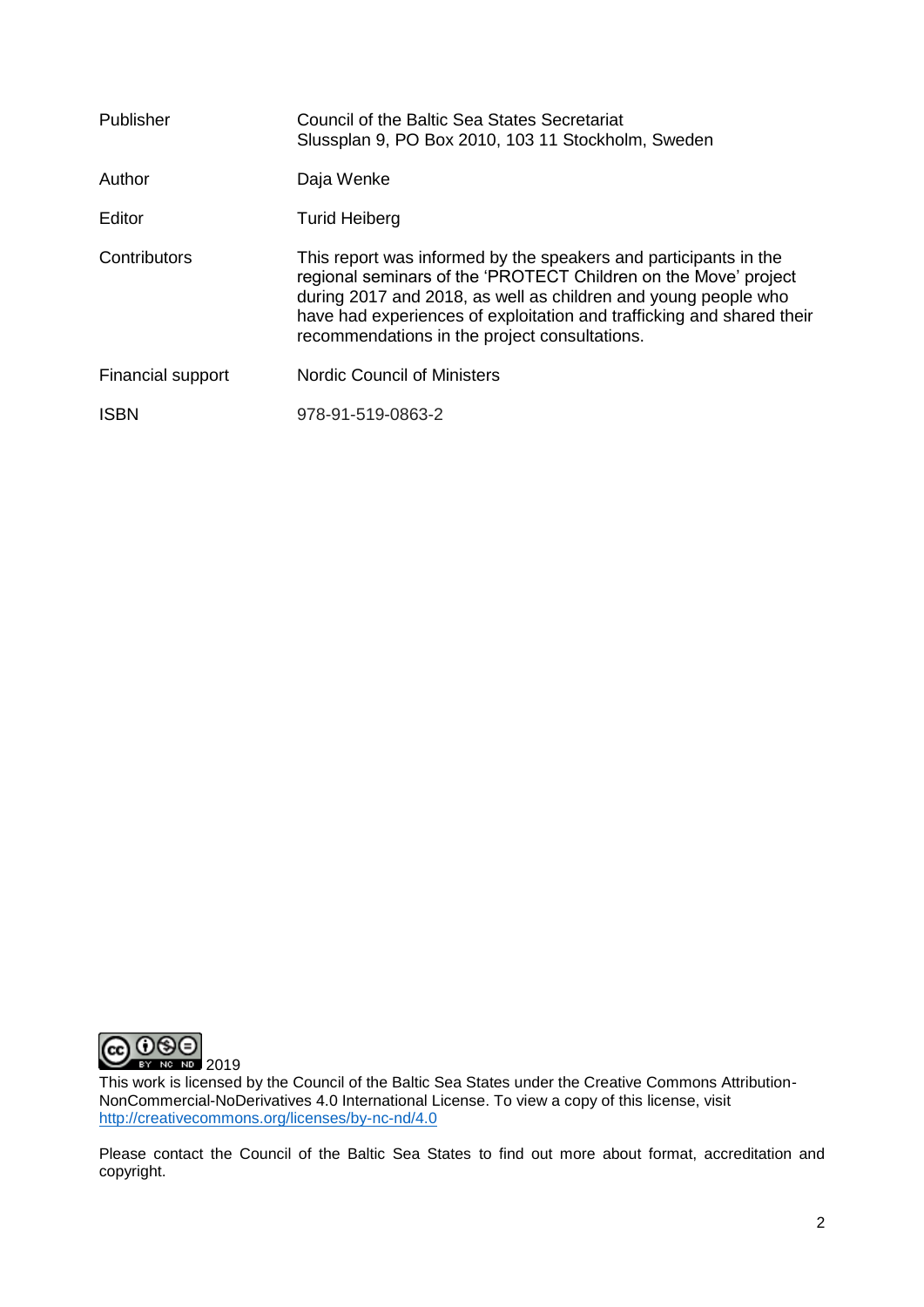# **Table of contents**

| Listening, transparency and respect: Recommendations from children who have           |  |
|---------------------------------------------------------------------------------------|--|
| Strengthening professional capacities to elicit information from child victims and    |  |
| Research confirms children's capability to make accurate statements also after        |  |
| Qualified professionals and child-sensitive communication: Core elements of a         |  |
| Children's experience and recommendations support professionals in strengthening      |  |
| Evidence-based protocols guide professionals in interviewing children 17              |  |
|                                                                                       |  |
| The NICHD protocol: An effective method to obtain reliable statements from children20 |  |
| Computer technology supports practitioners in leading sensitive conversations         |  |
| Avatar Based Interview Training: Innovative technology enables an authentic           |  |
| "In My Shoes": A computer-assisted method facilitates sensitive dialogues             |  |
|                                                                                       |  |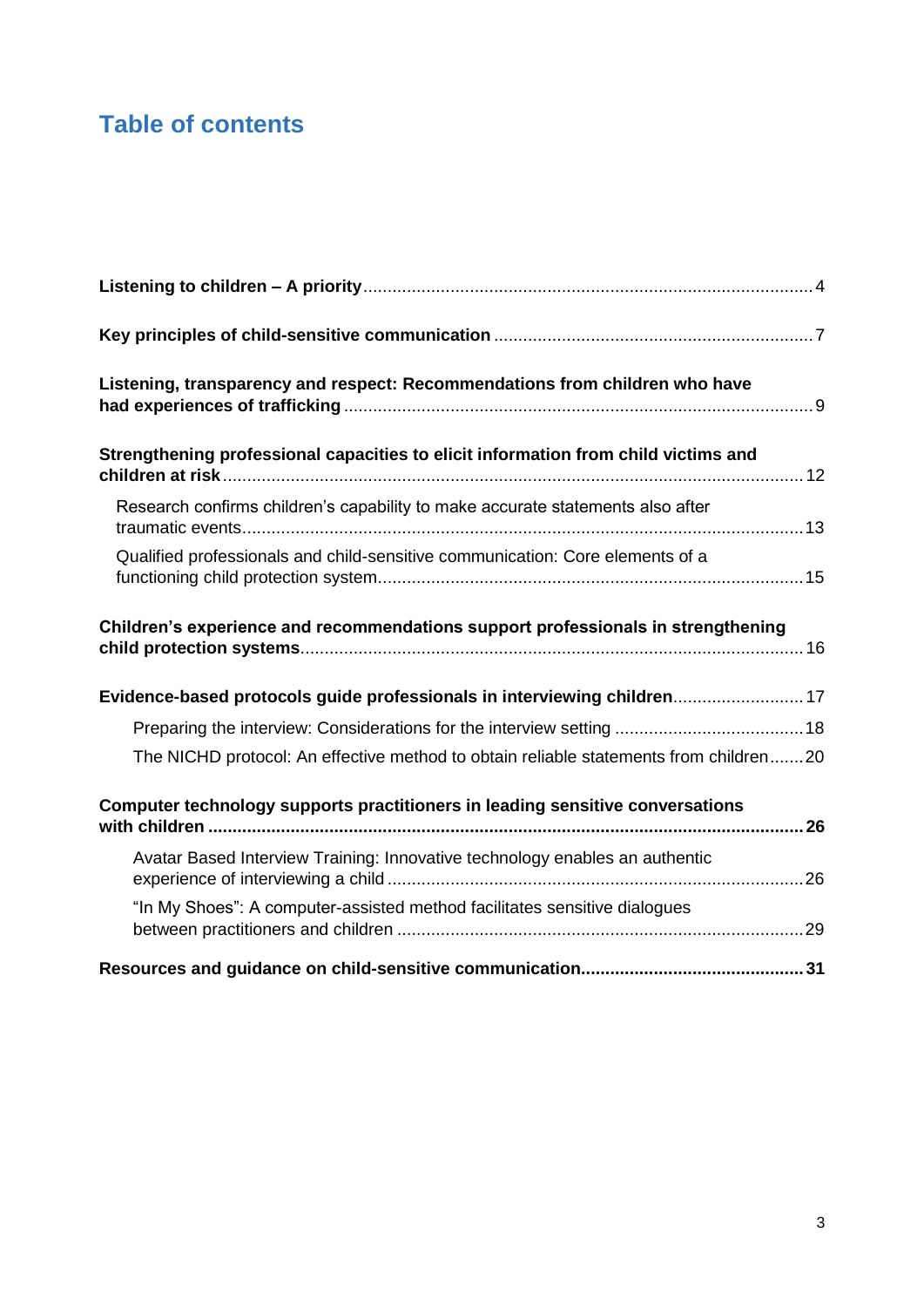# <span id="page-3-0"></span>**Listening to children – A priority**

Since 1998, the Council of the Baltic Sea States (CBSS) has supported its 11-member States in promoting the human rights and the best interests of children. One of the general principles of the UN Convention on the Rights of the Child is the right of the child to be heard. In order to promote this principle in practice, the CBSS Expert Group on Children at Risk has tested different approaches to child-sensitive communication. Strengthening quality communication with children has been a leading interest in the regional cooperation over the past years.

Since 2016, the Council of the Baltic Sea States organised regional consultations to enhance national responses to child exploitation and trafficking, with the support and co-funding of the Nordic Council of Ministers.<sup>1</sup> Nearly 500 representatives from ministries, Ombudsoffices for children, national Parliaments and institutions, the academia and organisations, as well as children and youth, participated in these consultations. They shared the methods they work with, reflected on challenges and solutions, and tested innovative technology to train in child-sensitive communication and interviewing. Overall, the regional consultations aimed to strengthen the identification and referral of child victims and children at risk.

Strengthening professional capacities in communicating with children and enabling children to share their recommendations were essential parts of these consultations. The following lessons learned were highlighted:

- Interviewing protocols and training approaches that are informed by evidence increase professionals' skills and help them gaining confidence in child-sensitive communication.
- Innovative technology enhances the impact of training as it offers hands-on experience in how to lead sensitive conversations with children.
- By working with these methods, professionals enable children to disclose experiences of violence, exploitation and trafficking, as children are generally able to remember and provide accurate information even of traumatic events and from a young age.
- Hearing about the experience and recommendations of children who received assistance after a situation of exploitation and trafficking helps state agencies and service providers to reflect on their own roles and to understand that their behaviour and communication matter for delivering quality services.
- Supporting children and young people who have been in exploitative situations in reflecting together, becoming organised in peer-groups or associations and sharing their recommendations can further strengthen measures against exploitation and trafficking.
- National and regional consultations offer invaluable opportunities for children and young people to interact with policymakers, front-line staff and service providers, researchers and advocates to discuss and reflect together on solutions that work.

The regional consultations promoted the use of the CBSS Guidelines on the human rights and best interests of the child in transnational child protection cases. The Guidelines were developed on the basis of international standards, as well as evidence and experience from the region. $2$ 

 $\overline{\phantom{a}}$ <sup>1</sup> The regional consultations took place in Riga, Tallinn, Helsinki, Stockholm, St. Petersburg, Vilnius and Oslo between 2016 and 2018.

<sup>&</sup>lt;sup>2</sup> The Guidelines are available from: [http://www.childrenatrisk.eu/projects-and-publications/protect-children-on-the-move/.](http://www.childrenatrisk.eu/projects-and-publications/protect-children-on-the-move/) The Practical Guide for Caseworkers and Case Officers are available in English, Estonian, Finnish, Latvian, Lithuanian and Russian.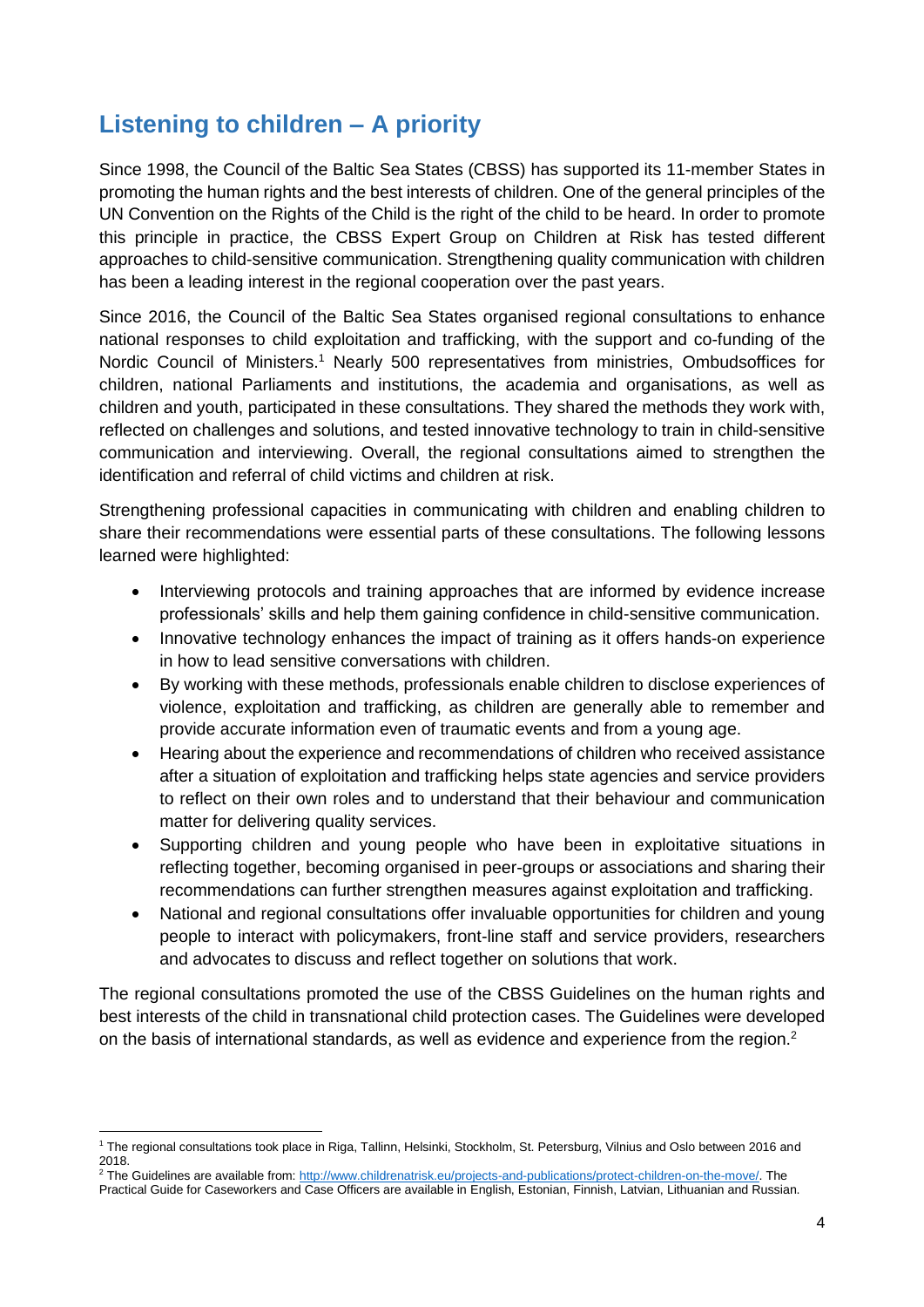#### **Persisting challenges: A low level of trust, weak communication and stereotypes**

Children who are victims of exploitation and trafficking or at risk have to interact with a range of state officials and service providers and participate in numerous interviews and hearings. Important decisions depend on the quality of these conversations. Good communication enables the identification of exploitation and trafficking or any risks and helps clarifying suspicions. It is also a precondition for the provision of services in the best interests of the child. As child trafficking is a particular hidden crime, hearing the child's story offers valuable clues for its identification when information from other sources remains unavailable. To communicate with the child in a meaningful way and hear the child's story, professionals have to be trained and skilful, and equipped with practicable methods that work.

Conversations with children who are victims of exploitation and trafficking or at risk take place in informal settings, in formal and forensic interviews, and as hearings in the context of judicial or administrative proceedings. These conversations are often highly sensitive due to the level of violence that children have experienced and the issues at stake. Many different factors might inhibit the child from speaking openly, such as fear and trauma, experiences of discrimination and intimidation, threats, and a low level of trust.

A child's recruitment into trafficking represents often the culmination of a history of violence and exploitation. Many children who are exploited have grown up in situations characterised by neglect and emotional, physical or sexual violence and have been repeatedly let down by adults, within their family or community, by service providers and when trying to seek help. These experiences make it particularly difficult for the child to establish a trusted collaboration and communication with state officials and professionals. In addition, the child's age, gender, language, social and cultural background, evolving capacities and level of development, as well as health impairments or disabilities have an influence on the child's capability and willingness to communicate.

In particular when children are exploited in criminal or street-based activities, the underlying forms of pressure, threats, dependencies or the exploitation of a child's vulnerable situation can rarely be identified by mere observation. Stereotypes about children and youth who are on the street or in conflict with the law tend to make it even more difficult for these children to be heard and listened to. In these cases, weak communication increases the risk that the identification of exploitation and trafficking fails, and that the child is mistakenly considered a "runaway" or in conflict with the law. A trusted and open communication remains often the only way for professionals to understand patterns of exploitation and prevent misidentification and secondary victimisation of the child.

Professionals who work with child victims and children at risk have to be confident in how to assess a child's situation, background and experiences and adjust their behaviour and communication accordingly. Whether or not the communication between the child and the professional succeeds is decisive for the correct identification of the child and the referral to the type of services he or she needs. Quality communication helps professionals to overcome preconceptions about who is a victim of trafficking and to interact with child victims and children at risk in an unprejudiced manner and free of stereotypes. Interpreters and cultural mediators can offer help when a child has a different linguistic and cultural background.

To achieve this, professionals require and demand training on child-sensitive communication and interviewing to hear children's stories and take them into account for their actions and decisions.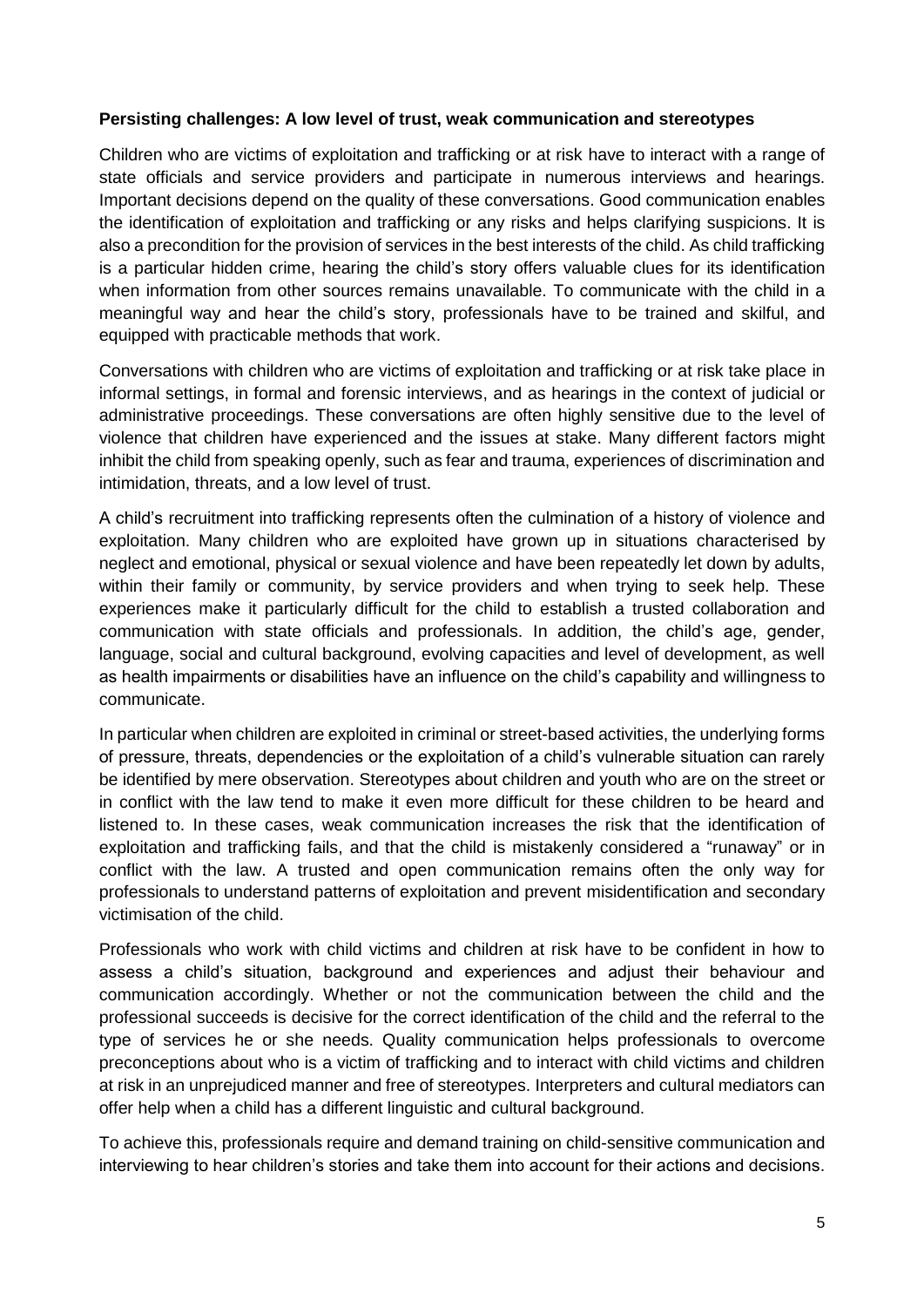In response to this need, the Council of the Baltic Sea States cooperates with state agencies and non-state partners in the region to promote child-centred and human rights-based approaches to prevent the exploitation and trafficking of children and to assist victims.

# **Promoting child-sensitive communication**

This report provides an overview of the main learning and experience from the regional consultations organised by the Council of the Baltic Sea States with the following key messages:

- The rights and principles afforded under the UN Convention on the Rights of the Child offer guidance for professionals' communication with children. Children have a right to be heard and to have their views considered in all matters concerning them. In communication with children, professionals must respect legal and quality standards with regard to ethics, safety and privacy. They need to be confident in handling sensitive conversations, reporting incidents or suspicions of violence and exploitation and providing follow-up services.
- Children are able to remember events and express their memories from an early age. The accuracy of a child's account depends on numerous factors such as age, evolving capacities, trauma, as well as the enabling support provided by professionals. Professionals require specialised training to provide support in accordance with the child's specific needs and best interests. Training effectiveness can be maximised when professionals benefit from a longer-term process of supervision, the use of evidencebased methods and practical guidance.
- Children are able to provide information and inspiration for the continued development of policies and practice and to inform quality reviews, child impact assessments and evaluations. For children and youth who have had experiences of violence, exploitation and trafficking in their childhood, making their voices heard to state officials and practitioners can have an empowering effect as it can give meaning to the bad experiences they lived through and the knowledge they gained as survivors.
- Children who are victims of exploitation and trafficking may find it difficult to trust others. They may not trust that service providers can offer meaningful help and may not even be aware of any services that could help. When enrolled in assistance programmes, some children feel like objects moved from one place to another and subjected to the decisions of others. This may feel like a continuation of the trafficking experience. To regain a sense of control, respect and self-worth, children appreciate when service providers talk to them, ask questions and listen genuinely, explain all steps and are transparent about decisions and procedures.
- Even in situations of exploitation and trafficking, children are not just vulnerable and disempowered victims. They are rights holders and survivors with specific talents, skills and ambitions. By engaging the child in trusted communication, professionals are able to assess and strengthen the child's evolving capacities and resiliency. With support, children succeed to develop their potentials, to leave harmful or exploitative relationships permanently and to rebuild their lives. Children who exit from a situation of exploitation and trafficking require continued support for (re-)integration in school and vocational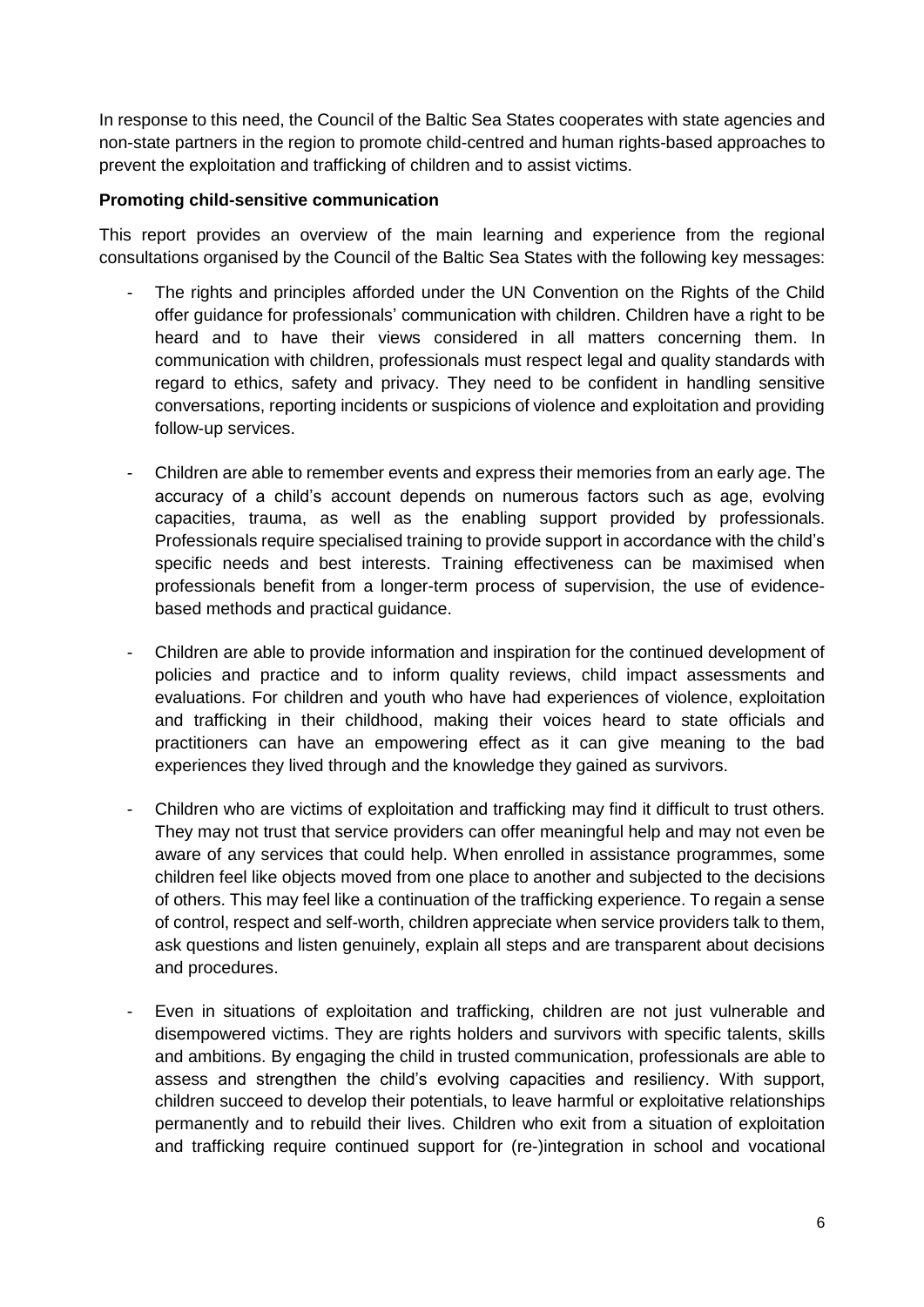training. Children underline also how important protection from stigmatisation is for their (re-)integration in communities.

- Obtaining accurate statements from child victims is particularly important in cases of exploitation and trafficking, where the child's statement remains often the most important evidence. The interviewing method and the capability of the interviewer have a significant influence on the quality of the child's statement. Evidence-based protocols provide a clear structure to guide the interviewer in obtaining detailed and reliable statements from children.
- Modern technology offers new opportunities for strengthening the communication between professionals and children. Experience and research in this field have demonstrated the advantages of technology for professional training, case assessment and therapy. In combination with the use of evidence-based interviewing protocols, these tools enhance professional skills in leading sensitive conversations with children.

# <span id="page-6-0"></span>**Key principles of child-sensitive communication**

The rights and principles afforded under the UN Convention on the Rights of the Child offer guidance for professionals' communication with children. Children have a right to be heard and to have their views considered in all matters concerning them. In communication with children, professionals must respect legal and quality standards with regard to ethics, safety and privacy. They need to be confident in handling sensitive conversations, reporting incidents or suspicions of violence and exploitation and providing follow-up services.

# **The right of the child to be heard**

Children have the right to be heard in all matters affecting them, and the views of the child have to be given due weight in accordance with the child's age and maturity (UN Convention on the Rights of the Child, Article 12). Children have the right to be heard individually and collectively, in formal and informal settings. In addition to one-by-one communication between professionals and children, the socio-political participation of children ensures that state officials and professionals hear the concerns, perspectives and recommendations of boys and girls and take them into account for policies, programmes, services and other matters concerning them. Special procedural safeguards must be in place to guarantee the right of the child to be heard in the context of judicial and administrative proceedings.

#### **Procedural safeguards**

In all formal hearings and proceedings, procedural safeguards must be respected. The child's right to be heard is itself a procedural safeguard, which has to be guaranteed in all judicial and administrative proceedings involving a child. In addition, the child has a right to information in a language that he or she understands, the support from a guardian when a child is not cared for by his or her parent or is unaccompanied, and by a legal representative in cases of judicial or administrative proceedings. Procedures have to be documented and transparent and give the child the possibility to challenge the procedure, its outcome or final decision through effective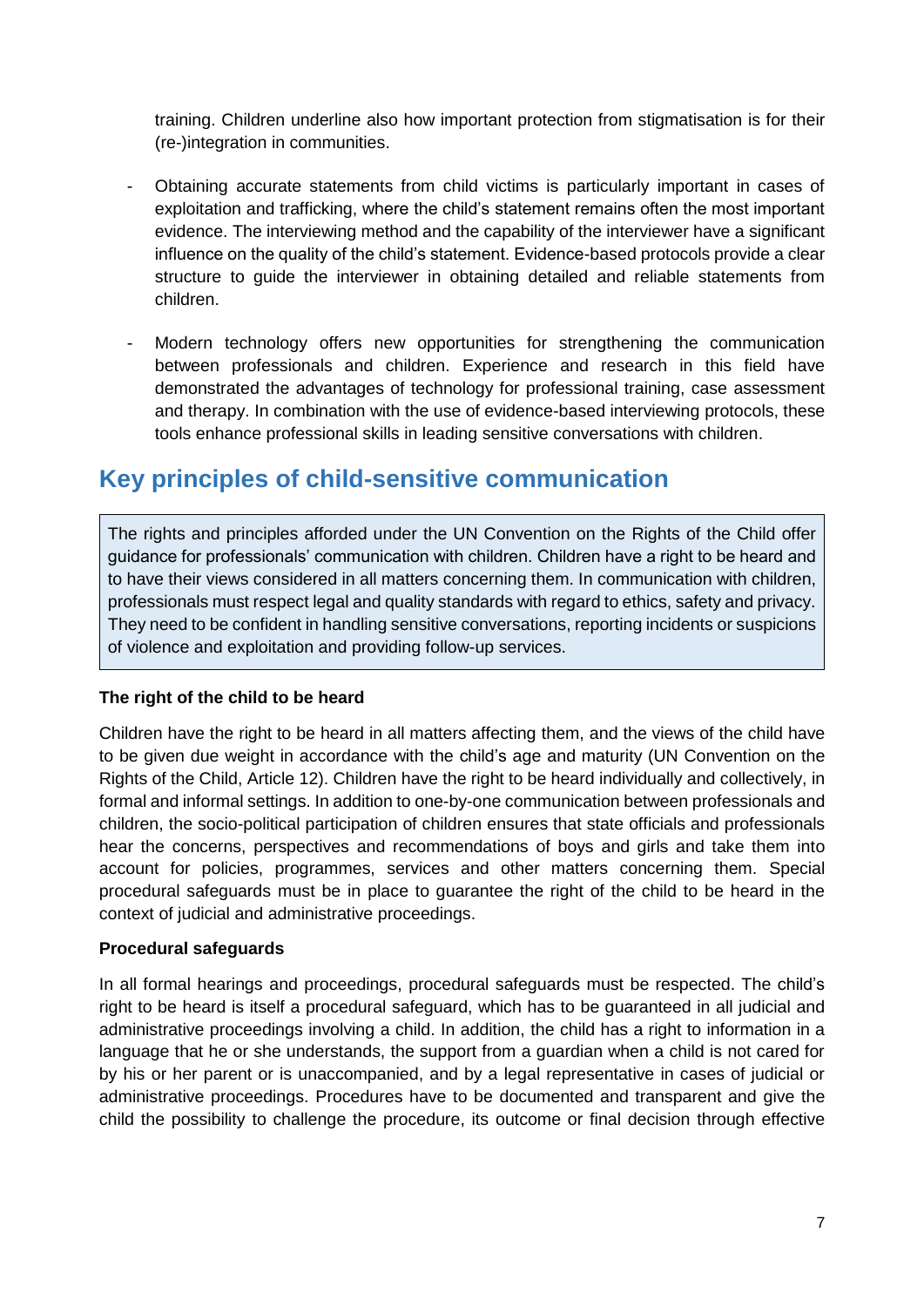access to review or appeal.<sup>3</sup>

#### **The right to non-discrimination**

The right to be heard applies to all children, irrespective of their age and capacities. In order to guarantee that younger children, children with communication impairments or developmental delays, children who are shy, intimidated or traumatised, are able to exercise this right fully, enabling support has to be provided in accordance with the child's specific needs, level of development and evolving capacities.

The right to be heard applies without discrimination on any grounds such as the child's or the child's parents' race, colour, sex, language, religion, political or other opinion, national or social origin, property, disability, birth, sexual orientation or other status. (UN Convention on the Rights of the Child, Article 2)

### **Child-friendly information**

The child has the right to be informed about the purpose of any formal interview, hearing or consultation they participate in and how the information they share will be used subsequently. Information has to be provided in a language that the child understands, adapted to the child's age and maturity, language, gender and culture.<sup>4</sup> Access to child-friendly information is important for children to exercise their rights and participate in the procedures that concern them. When providing children with information, professionals have to assess the child's specific communication and information needs and adapt the language, methods and contents of their communication accordingly.<sup>5</sup>

### **Data protection and privacy**

The personal data and privacy of a child are protected by national and European laws. The child has a right to be informed how his or her personal data and information will be treated by professionals, who will have access to it and how it will be shared and stored. Professionals who are working with children have to know these standards and apply them correctly in their day-today work.

#### **Confidentiality rules and reporting obligations**

National laws regulate when reporting obligations take precedence over confidentiality rules. Reporting obligations stipulate when a professional has to share information on incidents of violence, neglect or exploitation of a child or when a child is considered to be at risk. When talking to children, professionals must explain in a clear and transparent way the confidentiality rules they are bound by, as well as their reporting obligations, and be certain that the child has understood why these rules exist and how they are applied in the child's best interests.

#### **Ethical standards**

 $\overline{\phantom{a}}$ 

In the context of research and consultations with children, ethical standards of research apply. The participating children, as well as their parents or guardians, have to give their informed consent to participate. Informed consent means that the child is informed about the purpose of

<sup>4</sup> Council of Europe, *Guidelines on child-friendly justice*, 2010.

<sup>&</sup>lt;sup>3</sup> The Guidelines promoting the human rights and the best interests of the child in transnational child protection cases provide a detailed overview of procedural safeguards. See: Council of the Baltic Sea States, *Guidelines Promoting the Human Rights and the Best Interests of the Child in Transnational Child Protection Cases*, 2015.

<sup>5</sup> Council of Europe *How to Convey Child-friendly information to children in migration, A handbook for frontline professionals*,

Building a Europe for and with Children, 2018.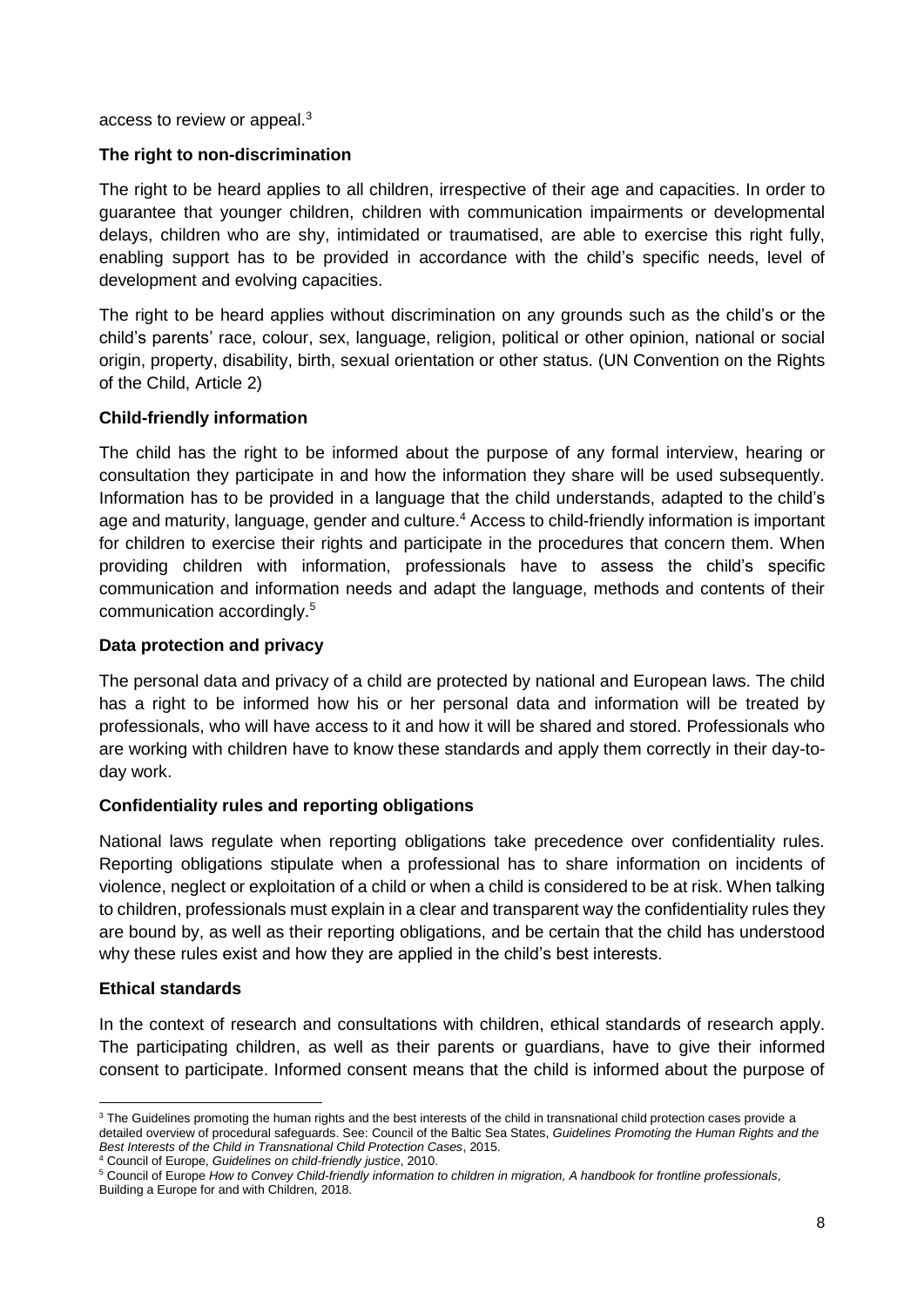the research or consultation, how the information shared by the child will be used and stored, and how the child's personal data will be treated. Ethical standards require also that the child has a safety plan and access to support should his or her participation in a research, consultation or other activities revive bad memories or be otherwise distressing or upsetting for the child. The type of questions asked, and the methods used, should be safe and not pose any risks to harm the child in any way, for instance by reawakening traumatic memories or exposing the child to stigma. The identity and privacy of children participating in research and consultations and the privacy of their family members has to be protected. The type and quantity of information gathered from children has to be proportional and justified for the scope and purpose of the research.<sup>6</sup>

# <span id="page-8-0"></span>**Listening, transparency and respect: Recommendations from children who have had experiences of trafficking**<sup>7</sup>

Children who are victims of exploitation and trafficking may find it difficult to trust others. They may not trust that service providers can offer meaningful help and may not even be aware of any services that could help. When enrolled in assistance programmes, some children feel like objects moved from one place to another and subjected to the decisions of others. This may feel like a continuation of the trafficking experience. To regain a sense of control, respect and self-worth, children appreciate when service providers talk to them, ask questions and listen genuinely, explain all steps and are transparent about decisions and procedures.

Even in situations of exploitation and trafficking, children are not just vulnerable and disempowered victims. They are rights holders and survivors with specific talents, skills and ambitions. By engaging the child in trusted communication, professionals are able to assess and strengthen the child's evolving capacities and resiliency. With support, children succeed to develop their potentials, to leave harmful or exploitative relationships permanently and to rebuild their lives. Children who exit from a situation of exploitation and trafficking require continued support for (re-)integration in school and vocational training. Children underline also how important protection from stigmatisation is for their (re-)integration in communities.

The regional consultations organised by the Council of the Baltic Sea States were informed by children and young people who have had experiences of exploitation and trafficking during their childhood. The children and young people participated in separate consultations and developed recommendations on how children can find support in situations where they are at risk of exploitation and trafficking. By encouraging them to develop recommendations for other children

Informed by Angelica Kjos, Artist, Author and Experience Consultant, Norway, as well as children informing the Council of the Baltic Sea States consultations in the context of the PROTECT Children on the Move Project. See: Council of the Baltic Sea States, CBSS Expert Group on Children at Risk, Nordic Council of Ministers, *Oslo Conclusions on Identifying Children at Risk of Exploitation and Trafficking: Strengthening child-sensitive communication and best interests determinations Hearing the Child's Story, Conference Report*, May 2018. Council of the Baltic Sea States, CBSS Expert Group on Children at Risk, Nordic Council of Ministers, *Oslo Conclusions on Identifying Children at Risk of Exploitation and Trafficking: Strengthening child-sensitive communication and best interests determinations Hearing the Child's Story, Conference Statement*, May 2018. Council of the Baltic Sea States, PROTECT Children on the Move Project[, http://www.childrenatrisk.eu/projects-and-publications/protect-children-on-the](http://www.childrenatrisk.eu/projects-and-publications/protect-children-on-the-move/)[move/.](http://www.childrenatrisk.eu/projects-and-publications/protect-children-on-the-move/) CBSS Expert Group on Children at Risk, *Children's recommendations highlighted at PROTECT III workshop in St. Petersburg*, 2 October 2017, [http://www.childrenatrisk.eu/blog/childrens-recommendations-highlighted-at-protect-iii-workshop-st](http://www.childrenatrisk.eu/blog/childrens-recommendations-highlighted-at-protect-iii-workshop-st-petersburg/)[petersburg/.](http://www.childrenatrisk.eu/blog/childrens-recommendations-highlighted-at-protect-iii-workshop-st-petersburg/) CBSS Expert Group on Children at Risk, *Lithuanian Minister of Social Security and Labour stressed need for cooperation*, 28 December 2017[, http://www.childrenatrisk.eu/blog/lithuanian-minister-of-social-security-labour-stressed-the-need](http://www.childrenatrisk.eu/blog/lithuanian-minister-of-social-security-labour-stressed-the-need-for-cooperation-to-combat-child-trafficking/)[for-cooperation-to-combat-child-trafficking/.](http://www.childrenatrisk.eu/blog/lithuanian-minister-of-social-security-labour-stressed-the-need-for-cooperation-to-combat-child-trafficking/)

 $\overline{\phantom{a}}$ <sup>6</sup> See for instance: *Save the Children, So You Want to Involve Children in Research? A toolkit supporting children's meaningful and ethical participation in research relating to violence against children*, 2010, [https://resourcecentre.savethechildren.net/library/so-you](https://resourcecentre.savethechildren.net/library/so-you-want-involve-children-research-toolkit-supporting-childrens-meaningful-and-ethical)[want-involve-children-research-toolkit-supporting-childrens-meaningful-and-ethical.](https://resourcecentre.savethechildren.net/library/so-you-want-involve-children-research-toolkit-supporting-childrens-meaningful-and-ethical)<br>7 Informed by Angelica Kios, Artist, Author and Experience Consultant, Norway, as a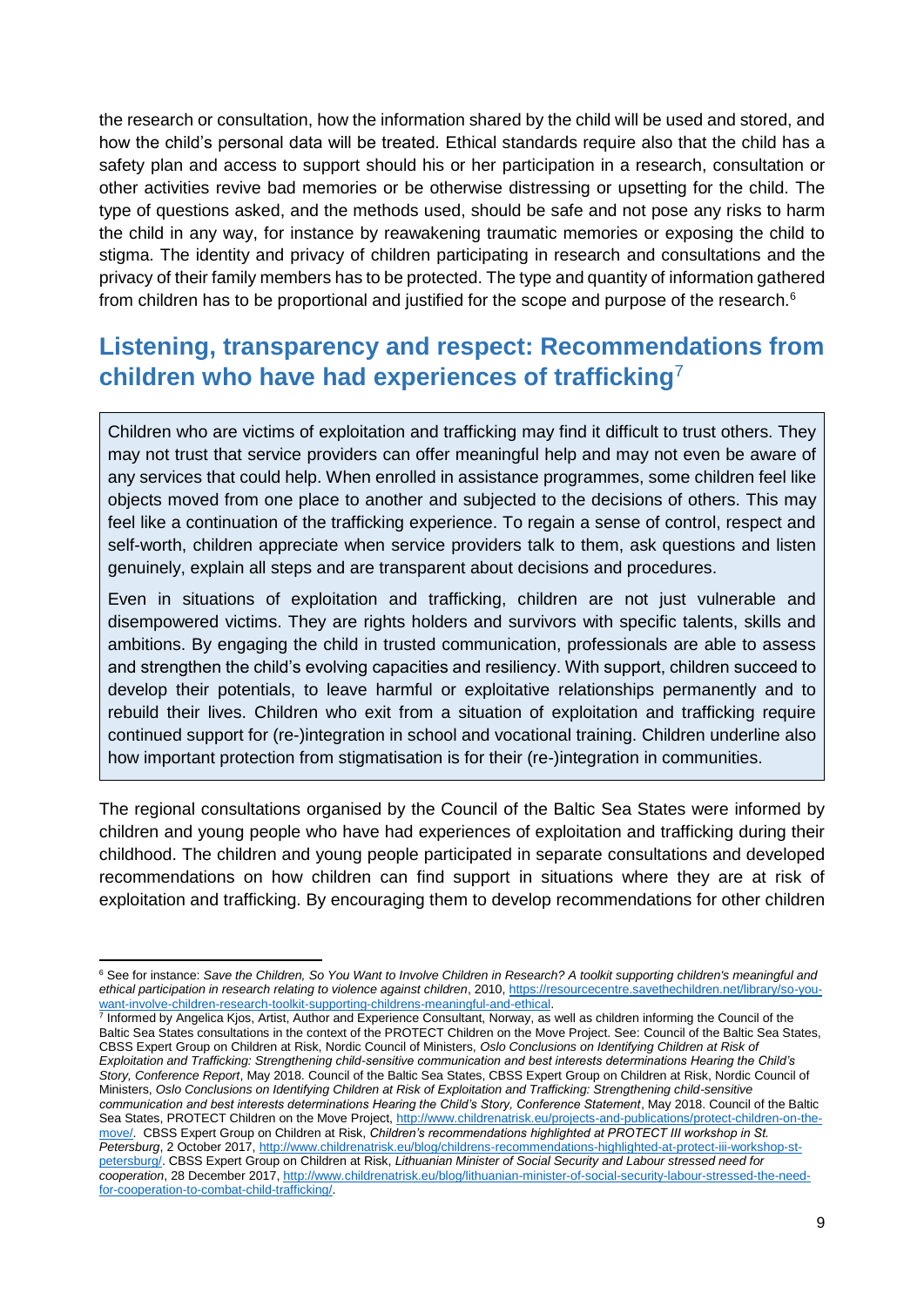and for state officials and profesionals, the consultations aspired also to increase the feeling of importance of child victims and to raise their awareness of sources of protection and resilience.

The consultations with children were conducted with boys and girls who had been exploited in situations of trafficking within their countries or abroad. They had left the exploitative situation, were living in a shelter, with their families of origin or foster families. They were enrolled in assistance and support programmes and had processed their experience to a point that their participation was considered ethical and safe. The consultations were conducted by professionals who were close to the children and whom they trusted. The consultations applied a story-telling method with two streams of narration, one focusing on how children can find support for leaving risky situations, the other focusing on factors that enhance children's safety and well-being in shelter homes. The consultations were non-intrusive as they did not ask about the children's personal experiences but invited them to narrate the story of an imaginary child hero who succeeds to leave a situation of exploitation and to reach a safe place.<sup>8</sup>

Child victims and children at risk get in contact with service providers on a daily basis. Teachers, health care professionals, law enforcement officers, social workers and others are in a good position to recognise when a child is in need of help. The children noted, however, that the communication between professionals and children tends to remain superficial so that children do not get the opportunity to establish trust and tell about the bad things that happen to them. The children advised that professionals should proactively engage children in conversations and ask questions that could encourage them to speak about their concerns. In order to disclose incidents of violence and exploitation, children want to feel they can speak openly to an adult and trust that the person will listen. They appreciate it when professionals communicate and behave in a way that reduces the child's fears and intimidation. It is ok for professionals to ask direct questions as that can make it easier for the child to disclose. The children underlined that they need information on their right to be safe and to receive help and where to turn to for help. Some children recommended that all boys and girls should learn how to distinguish between good and bad secrets. Children who are growing up in particularly marginalised and precarious conditions, or who come from a different national and cultural background than the majority population, may require information and advice from a trusted adult to understand what type of living conditions are considered "normal" for a child and which situations are considered unacceptable as they infringe against the rights of the child.

The children who participated in the consultations did not demonstrate a strong confidence in social welfare and child protection services or childcare institutions. They did not consider them as possible sources of help for a child in difficulties or did not even know about child protection services they could contact for help. Some children who were referred to childcare due to incidents of violence and exploitation, reported that they felt like an object that was moved around and subjected to the decisions of others. This might feel like a continuation of being a victim of violence and exploitation. In situations of exploitation, children are typically strongly influenced, manipulated or controlled by exploiters or traffickers. Children who are victimised within their own families and closed communities are particularly at risk of feeling alone and left without support

 $\overline{\phantom{a}}$ 

<sup>&</sup>lt;sup>8</sup> All participating children had been identified as victims of trafficking. In Lithuania, the consultations were conducted during November 2017 by a social worker from the Centre Against Human Trafficking and Exploitation in three Lithuanian cities where children are known to be particularly at risk of trafficking. The consultations were conducted as individual narrative sessions. In St. Petersburg, Russian Federation, the consultations were conducted in the TRANSIT Shelter, which hosts children who have been exploited and trafficked, by the psychologist who works with the children at the shelter. The methodology was inspired by the Resiland method for ethical research with children on the move who are at risk of exploitation and trafficking, previously tested in different European countries, including in the Baltic Sea Region. See: Resiland, Participation, capacities and resilience of children on the move against trafficking and exploitation, [http://www.resiland.org/partners/10-defence-for-children-italy.html.](http://www.resiland.org/partners/10-defence-for-children-italy.html)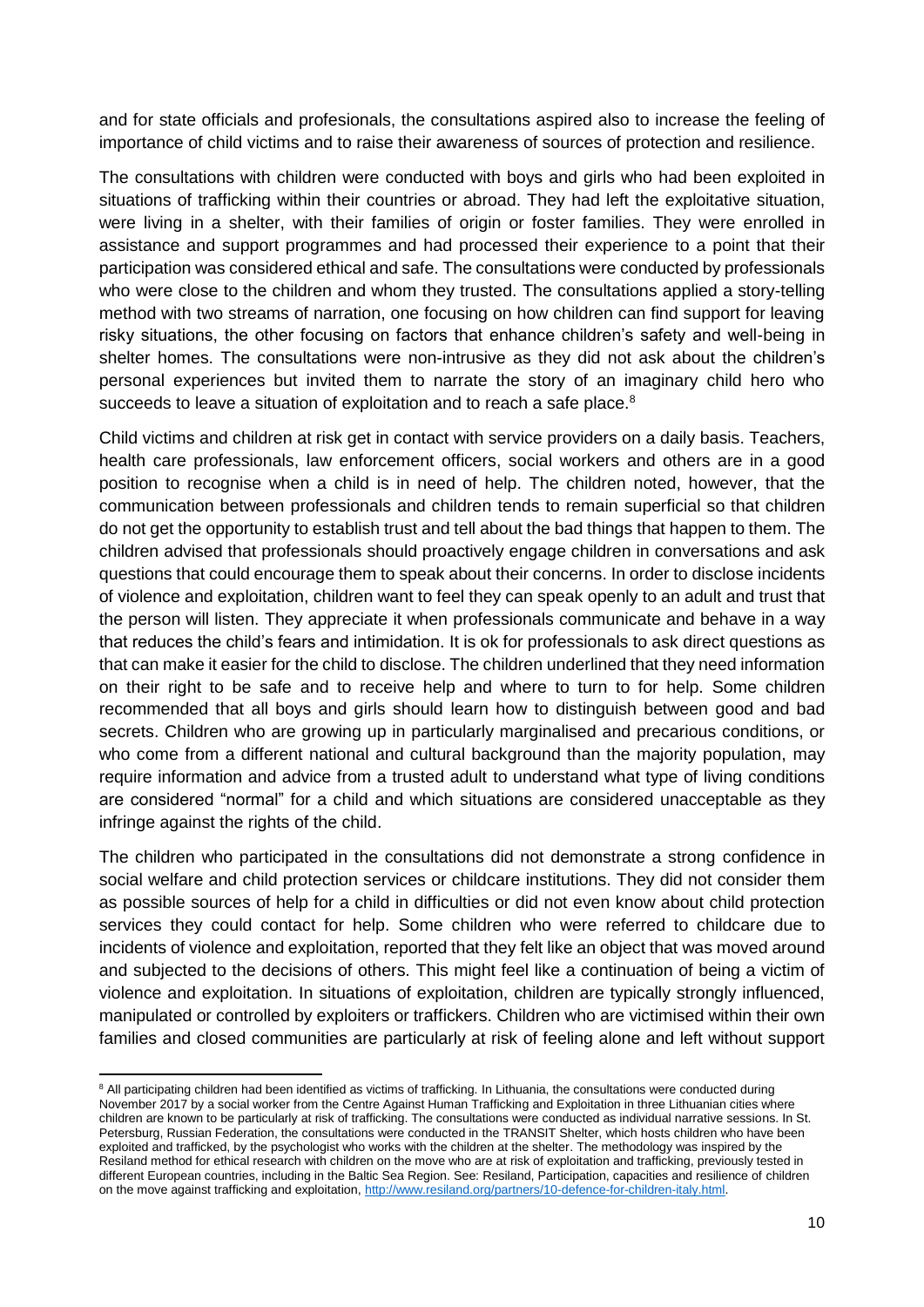when exiting this environment. For child victims of violence, exploitation and trafficking, regaining a sense of control of their lives is therefore an important part of healing and recovery.

Children would appreciate if service providers in social and health care, education and law enforcement made an effort to help the child regain control and a sense of self-worth. To achieve this, they advised that service providers inform the child about all steps and decisions, hear the child's views on all decisions that are to be taken and let the child know how their views are taken into consideration. By explaining decisions and procedures in a language that the child understands, they become transparent and understandable for the child. All of this helps the child to feel respected as a person and motivates the child to participate and collaborate with service providers.

The children had mixed opinions about police. On one side, the police was considered a possible contact to turn to for help, but there were also fears that police officers would not believe children and would punish or imprison them rather than helping them. In particular children who are exploited in illegal and criminal activities fear that they might be punished whereas it would be essential for them to trust that police officers identify them correctly as victims of exploitation and trafficking and protect them from their exploiters.

While services for recovery and rehabilitation are essential after an incident or a period of violence, exploitation and trafficking, the children would like service providers to focus also on strengthening their resilience. They recommended that professionals assess the child's personal resources in order to understand what makes the child resilient and to strengthen these sources of empowerment. Each child has his or her own talents and skills and support network that can be activated to help the child regain strength and confidence and to process the bad things that have happened to the child.

As there might be risks to the child's safety and recovery from incidents that lie further back in the child's past, children would like service providers to assess their situations in a more comprehensive way. When responding to the most recent incident, service providers have to take the child's history of violence, exploitation and neglect into account. In order to achieve this and to offer meaningful services, they need to hear and understand the child's story. Understanding the child's story is also decisive for preventing that a child is returned to family members or other persons who have previously infringed against their rights.

After an experience of violence, exploitation and trafficking has ended, when in contact with numerous state officials and service providers, a child might feel alone and weak. The children suggested that it can be empowering and reassuring for a child to get support from an adult who acts as a guardian, a support person or mentor and watches over the child's best interests and wellbeing while in contact with service providers.

The children reflected on what they needed to support their recovery and reintegration and to prevent re-trafficking after an experience of exploitation and trafficking. Some children want to return to their families, wherever the family is offering a safe and caring environment and was not complicit in the exploitation and trafficking. They underlined the importance of reintegrating into school as soon as possible, as a good school education and vocational training provides them with a basis for leading an independent and self-determined life as adults. The children were concerned, however, that it would be difficult to get back to school after having missed a lot during the period of exploitation and a lengthy absence from home. It could therefore make more sense for some children to learn a profession, enter the labour market or start a business.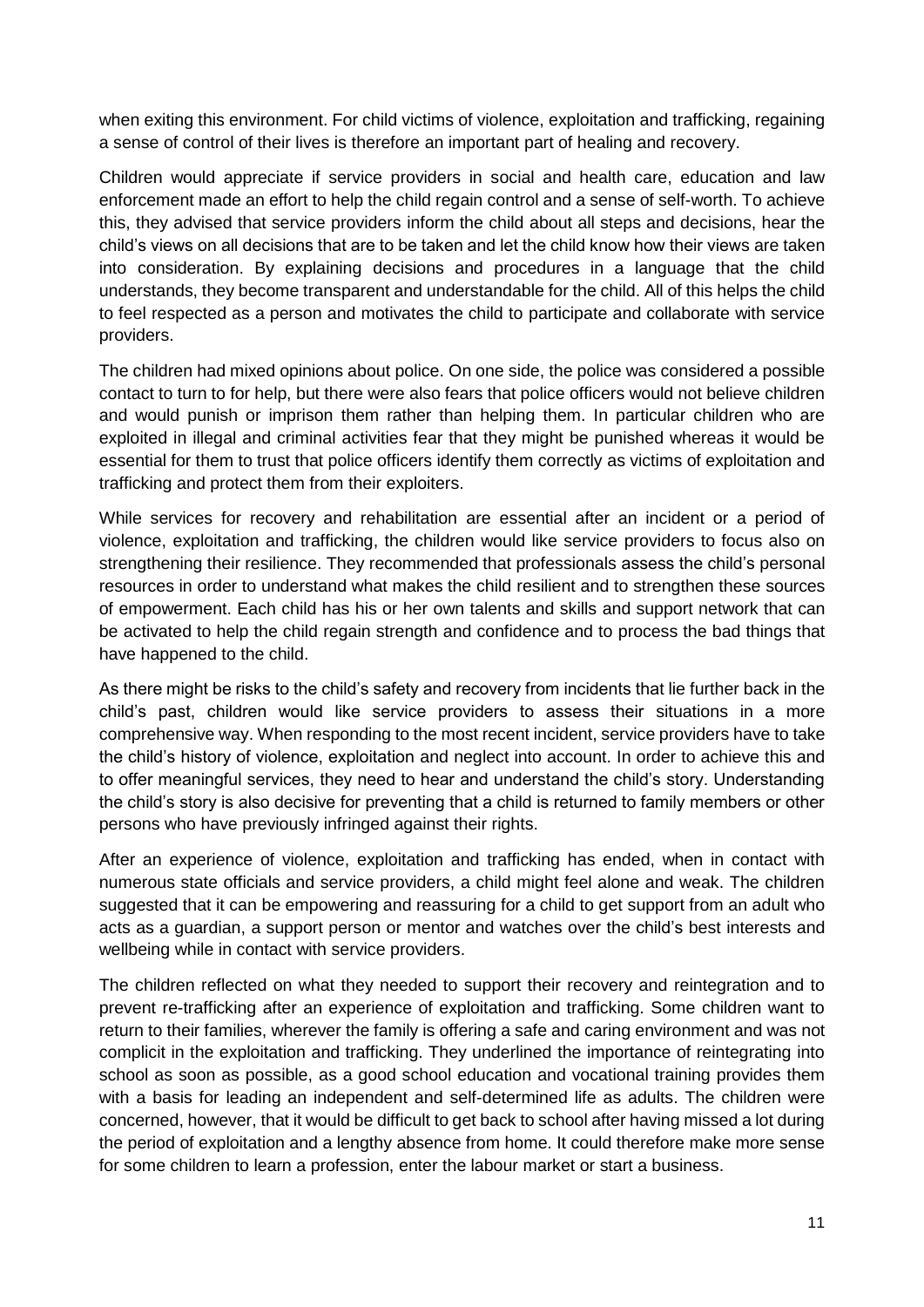Some children advised that it would be preferable to move to another town after an experience of trafficking, rather than returning to their home communities. In the home town, the child is likely to be confronted with negative attitudes and stigmatisation because she or he had been trafficked. Starting a new life in a different city could help the child avoiding this hurtful experience. The children's narrations suggest that there is a need to support the rehabilitation of children more proactively, including through reintegration support at school, support for vocational training and entrepreneurship. In addition, stereotypes against child victims of trafficking have to be redressed and service providers have to make more efforts to protect the identity and privacy of child victims of trafficking, helping them to regain a feeling of dignity and respect for themselves. Gaining social esteem and respect in their communities was important for the children.

Overall, the children appreciated the opportunity to participate in the consultations, it felt good that someone was interested in them as persons, listened to them and asked about their opinions. In light of this positive feedback, some of the organisations who facilitated the consultations with children planned to use the methodology regularly to engage children actively who are victims of exploitation and trafficking or at risk and to hear about their perspectives and recommendations.

# <span id="page-11-0"></span>**Strengthening professional capacities to elicit information from child victims and children at risk**

Children are able to remember events and express their memories from an early age. The accuracy of a child's account depends on numerous factors such as age, evolving capacities, trauma, as well as the enabling support provided by professionals. Professionals require specialised training to provide support in accordance with the child's specific needs and best interests. Training effectiveness can be maximised when professionals benefit from a longerterm process of supervision, the use of evidence-based methods and practical guidance.

Public officials and service providers communicate with child victims and children at risk in the course of case assessment and casework. They hear the child in order to assess immediate needs and family situation, any risks to the child's safety, as well as sources of resiliency and support. Children are heard in care planning procedures, for purposes of health care and education, and in the context of best interests determinations. Informal conversations take place when professionals interact with children during leisure time activities, in education or care settings.

Children who are outside their country of habitual residence, as migrants or asylum seekers, might be interviewed by border guards, immigration or asylum officers. Interviews take place to determine the child's identity and age, to decide whether a child should apply for a residence permit or for international protection and to assess their applications.

Children, who have experienced acts of violence, exploitation and trafficking are likely to undergo additional interviews and hearings as part of investigations and proceedings under criminal or civil law. Where children are in conflict with the law, including due to breaches of immigration regulations or labour law, they might be interviewed by the police as suspects.

In all these different contexts, professionals have to be aware of the evolving capacities of the child to give accurate accounts of specific events they experienced. Knowledge, skills and training is necessary for professionals to become confident in child-sensitive communication, to assess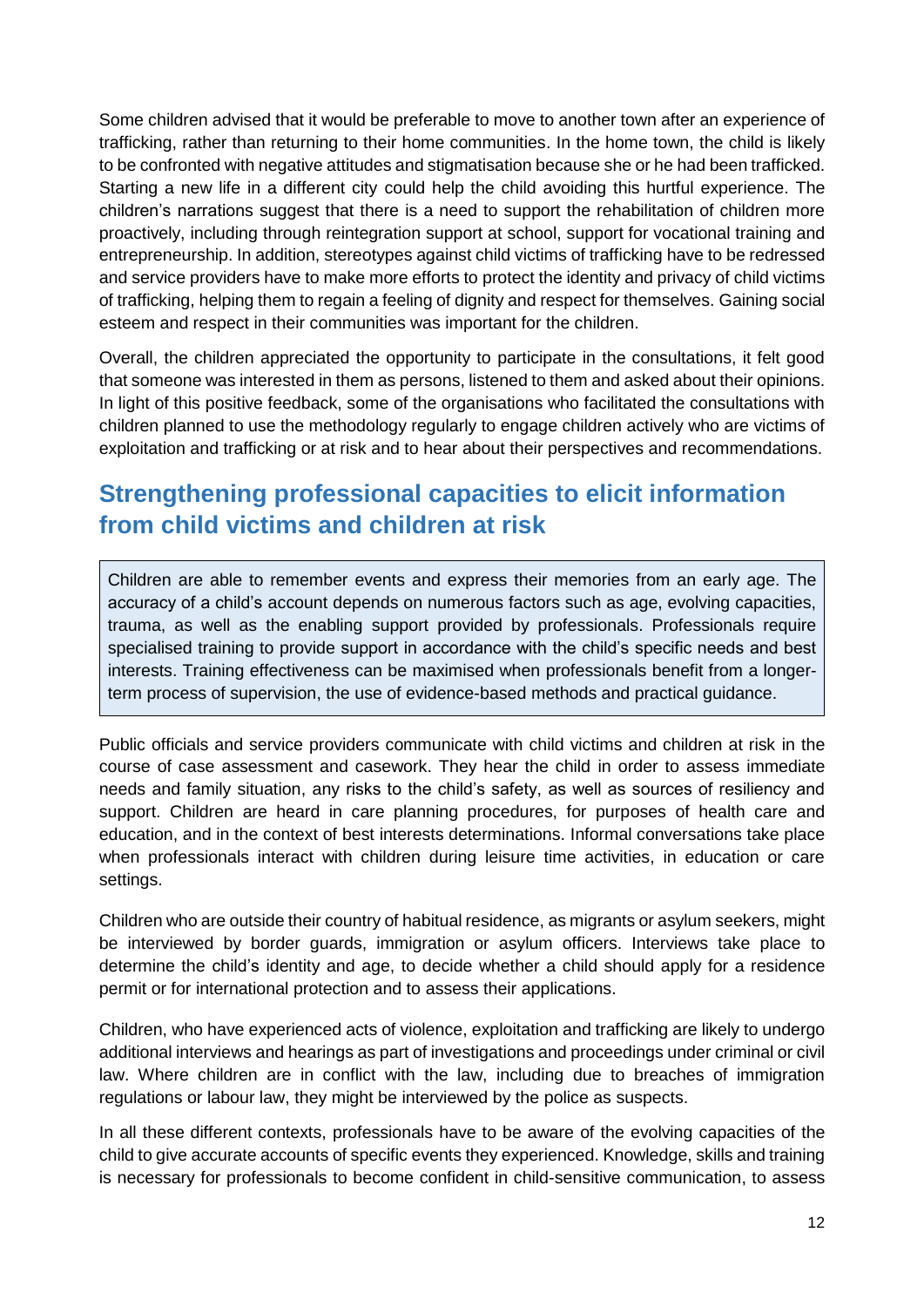the child's needs and to adapt their communication style in order to create enabling conditions for the child to speak out.

# <span id="page-12-0"></span>Research confirms children's capability to make accurate statements also after traumatic events

Children who have lived through experiences of exploitation and trafficking are often perceived primarily as vulnerable victims. Due to their young age and exposure to traumatic events, professionals may have little confidence in the capability of child victims to remember events in detail and give accurate accounts of their experiences. These doubts are dispelled by research findings, which show that children are capable of remembering, expressing their memories and acting as reliable witnesses, even after exposure to traumatic stress.

#### Are children able to make accurate statements?

Children are generally able to remember incidents they experienced. Their capability to express what they remember and to provide accurate information depends however on a number of factors. The most important factors that influence a child's capability to disclose information are the interviewer's ability to elicit information and the child's willingness and ability to express it. Research in this field reveals some fundamental principles and rules that professionals have to observe in order to positively influence the child's willingness and ability to disclose. These rules and considerations form the basis of evidence-based interviewing protocols, which guide the interviewer step-by-step through the interview and help creating supportive conditions for the child to speak out and to make an accurate statement.<sup>9</sup>

#### How does age affect a child's capability to make accurate statements?

Children are able to give accurate accounts of their experiences from a young age. As of the age of three, children are generally able to provide information on a specific event they experienced, although their capability to share information in free narration is still limited at that age. As of the age of six years old, children remember more details and share more information about a specific event than younger children.

The child's capability to narrate in free recall and to resist suggestive questions by an interviewer evolves significantly with age. 4-6 year old children tend to provide slightly more information when they are asked specific and directive questions, whereas open-ended questions might elicit less information from this age group. At a younger age, children are more susceptible to the way questions are phrased and are more likely than older children to respond erroneously to leading and suggestive questions, or to questions posing a choice between different options. Interviewers who are trained and experienced in using free recall questions and prompts, however, are able to elicit accurate and detailed information even from young children. As of the age of 5 years, children tend to be more capable of sharing information in free recall. Researchers advise that interviewers use child-sensitive and evidence-based methods for communicating with children and interviewing them irrespective of the child's age.<sup>10</sup>

 $\overline{\phantom{a}}$ <sup>9</sup> Lamb, Michael E., Orbach, Y., Hershkowitz, I., Esplin, P.W., Horowitz, D., Structured forensic interview protocols improve the quality and informativeness of investigative interviews with children: A review of research using the NICHD Investigative Interview Protocol, https://www.ncbi.nlm.nih.gov/entrez/eutils/elink.fcgi?dbfrom=pubmed&retmode=ref&cmd=prlinks&id=18023872. <sup>10</sup> Hershkowitz, Irit, Lamb, M.E., Orbach, Y., Katz, C., The Development of Communicative and Narrative Skills Among

Preschoolers: Lessons from forensic interviews about child abuse, *Child Development*, December 2011, 83(2): 611-22. Lamb, Michael E., Orbach, Y., Hershkowitz, I., Esplin, P.W., Horowitz, D., Structured forensic interview protocols improve the quality and informativeness of investigative interviews with children: A review of research using the NICHD Investigative Interview Protocol, *Child Abuse and Neglect,* [2007, 31\(11-12\): 1201–1231.](https://www.ncbi.nlm.nih.gov/entrez/eutils/elink.fcgi?dbfrom=pubmed&retmode=ref&cmd=prlinks&id=18023872)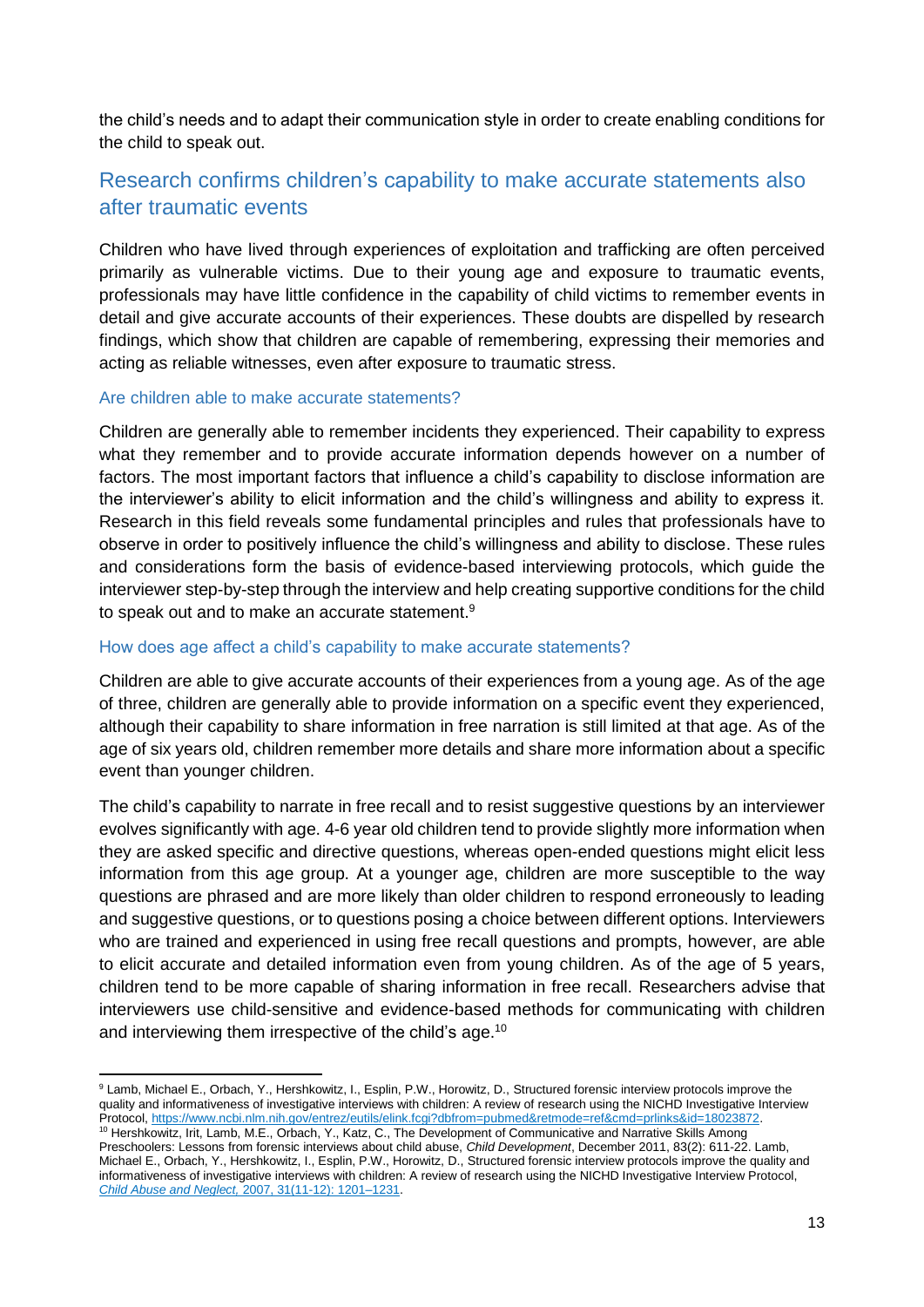#### How do experiences of violence impact a child's communication?

For professionals, it can be difficult and almost impossible to judge from a child's behaviour or communication whether a child is a victim of violence, exploitation and trafficking. While some child victims appear to be notably harmed, intimidated and scared, others act in an empowered way and display strong personalities, yet others might behave aggressively. Behaviour and communication depend on a range of factors, such as the level of development, the support a child receives, self-confidence, personal resilience and level of choice or self-determination in life.

It is however not untypical that children who have had traumatic experiences feel tired, have a low self-confidence, mistrust adults and state officials, have feelings of shame and guilt and difficulties to concentrate. Fear and threats against the child or the child's family members might prevent the child from speaking openly about his or her experiences. Child victims might suffer physical and mental health symptoms, including illness, poor teeth and hygiene, anxiety and depression. Experiences of violence, neglect and exploitation that continue for prolonged periods of time slow down a child's physical and cognitive development. All these symptoms have an impact on the child's communication and behaviour. Professionals need to be prepared to treat the child with care, respect and empathy, irrespective of the child's communication and behaviour. Child-sensitive communication can help children to feel valued as persons, to speak out about their emotions and to regain confidence and resiliency to cope with adverse experiences.<sup>11</sup>

In formal interviews, the rapport building phase helps the interviewer to get acquainted with the child and establish trust. In informal settings, professionals have made good experience engaging children in conversations on sports, hobbies or other themes that interest them. In Sweden, researchers succeeded to engage children on the move in a trusted and open conversation by using maps where the children were eager to identify cities and countries they had transited. This helped them gaining confidence and speaking also about their experiences during their journeys.<sup>12</sup>

#### How does traumatic stress affect the child's memory?

Stress and traumatic experiences have an impact on memory. Children react however differently to stress and trauma, as the specific circumstances of the case, their personal resiliency and the level of support they receive influence their capability to cope and remember. The brain is typically associating traumatic events with the emotions and sensations of the moment and stores these associations at an unconscious level. After the traumatic event, memories of it can be triggered by fragments of events, sensations or emotions that are similar to those experienced during the traumatic event. Remembering and talking about traumatic experiences is always stressful. This stress level can create difficulties for the child to remember, find the right words and express their memories. Prolonged exposure to traumatic experiences are particularly difficult to remember as the chronic stress they create is impacting the child's memory in the longer term.<sup>13</sup>

The interviewer has to be aware of these dynamics when interviewing child victims of exploitation and trafficking, take time for the interview, be patient and empathic. Interviews with child victims

 $\overline{a}$ <sup>11</sup> United Nations Children's Fund, *Let's Talk, Developing effective communication with child victims of abuse and human trafficking*, Practical handbook for social workers, police and other professionals, UNMIK, Government of Kosovo, Ministry of Labour and Social Welfare, by Barbara Mitchels, September 2004, p. 10, 12-14.

<sup>12</sup> Council of the Baltic Sea States, CBSS Expert Group on Children at Risk, Nordic Council of Ministers, *Oslo Conclusions on Identifying Children at Risk of Exploitation and Trafficking: Strengthening child-sensitive communication and best interests determinations Hearing the Child's Story, Conference Report*, May 2018.

<sup>13</sup> United Nations Children's Fund, *Let's Talk, Developing effective communication with child victims of abuse and human trafficking*, Practical handbook for social workers, police and other professionals, UNMIK, Government of Kosovo, Ministry of Labour and Social Welfare, by Barbara Mitchels, September 2004, p. 13, 18.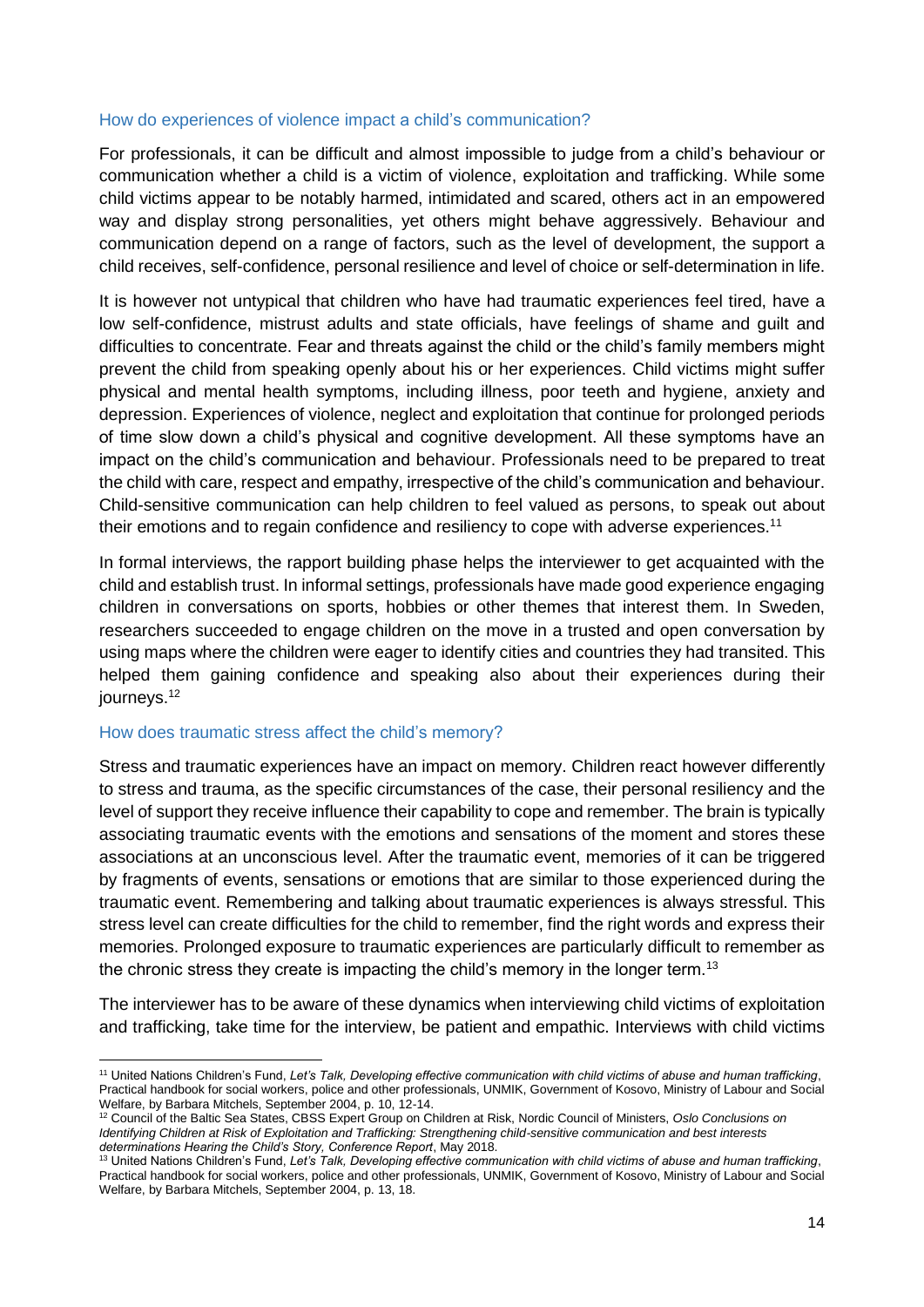of violence are recommended to take place as soon as possible after the incident, while the child's memory is still fresh.<sup>14</sup> In cases of prolonged exposure to violence and exploitation, as might be the case when a child has been trafficked for lengthy periods of time, it can be appropriate to provide the child first with a possibility for rest and recovery before conducting the interview.<sup>15</sup>

# <span id="page-14-0"></span>Qualified professionals and child-sensitive communication: Core elements of a functioning child protection system

Child-sensitive communication is a fundamental element of a functioning child protection system. Children have to be heard and listened to in order to benefit from protection and support services that are targeted to their needs. Meaningful assessments and referrals can only be made when professionals have the skills, the conditions and methods to create an enabling environment for children to speak out and to be heard and listened to.

Professionals whose communication skills are weak and undeveloped might feel insecure in interacting with children and asking questions. Without access to information on the child's story and views, professionals might refrain from taking decisions, take decisions too late or take wrong decisions. To prevent this, training has to ensure that professionals are prepared to handle sensitive conversations to obtain information from children as the basis of their casework.

### A combination of training, guidance and supervision enables professionals to apply communication and interviewing skills effectively in practice

Research on the effectiveness of training in child-sensitive interviewing revealed that professionals often fail to apply the acquired knowledge in their workplace. Evidence shows that training effects can be maximised when the training is followed-up by a longer-term process of supervision. This continued support helps professionals to adopt and maintain recommended practices in their work. Continued support after a training course can be provided by verbal and written feedback and review, supervision and guidance material. Periodic supervision with trainers and peer review sessions with colleagues enable professionals to consistently reflect on and improve their skills, behaviour and practice, to consolidate learning and gain more confidence about the methods or tools they have been trained to use. In addition, hands-on guidance material such as the NICHD protocol provide orientation and help professionals to operationalise the knowledge obtained in training courses in their daily work practice.<sup>16</sup>

Carrying out sensitive conversations with children who are victims of exploitation and trafficking is stressful for professionals as the cases and levels of violence are often difficult to handle. Training is therefore also required to strengthen professionals' resiliency to cope with the stories they hear from children in their workplace. Adequate training and supportive working conditions, including time to rest and recover, as well as supervision are essential to prevent chronic exhaustion, burnout or fatigue.<sup>17</sup>

 $\overline{a}$ <sup>14</sup> Lamb, Michael E., Orbach, Y., Hershkowitz, I., Esplin, P.W., Horowitz, D., Structured forensic interview protocols improve the quality and informativeness of investigative interviews with children: A review of research using the NICHD Investigative Interview Protocol, *Child Abuse and Neglect,* [2007, 31\(11-12\): 1201–1231.](https://www.ncbi.nlm.nih.gov/entrez/eutils/elink.fcgi?dbfrom=pubmed&retmode=ref&cmd=prlinks&id=18023872)

<sup>15</sup> See: Unicef, *Reference Guide on Protecting the Rights of Child Victims of Trafficking in Europe*, 2006, [https://www.refworld.org/pdfid/49997af7d.pdf.](https://www.refworld.org/pdfid/49997af7d.pdf)

<sup>&</sup>lt;sup>16</sup> Lamb, Michael E., Orbach, Y., Hershkowitz, I., Esplin, P.W., Horowitz, D., Structured forensic interview protocols improve the quality and informativeness of investigative interviews with children: A review of research using the NICHD Investigative Interview Protocol, *Child Abuse and Neglect,* [2007, 31\(11-12\): 1201–1231.](https://www.ncbi.nlm.nih.gov/entrez/eutils/elink.fcgi?dbfrom=pubmed&retmode=ref&cmd=prlinks&id=18023872)

<sup>17</sup> United Nations Children's Fund, *Let's Talk, Developing effective communication with child victims of abuse and human trafficking*, Practical handbook for social workers, police and other professionals, UNMIK, Government of Kosovo, Ministry of Labour and Social Welfare, by Barbara Mitchels, September 2004, p. 19.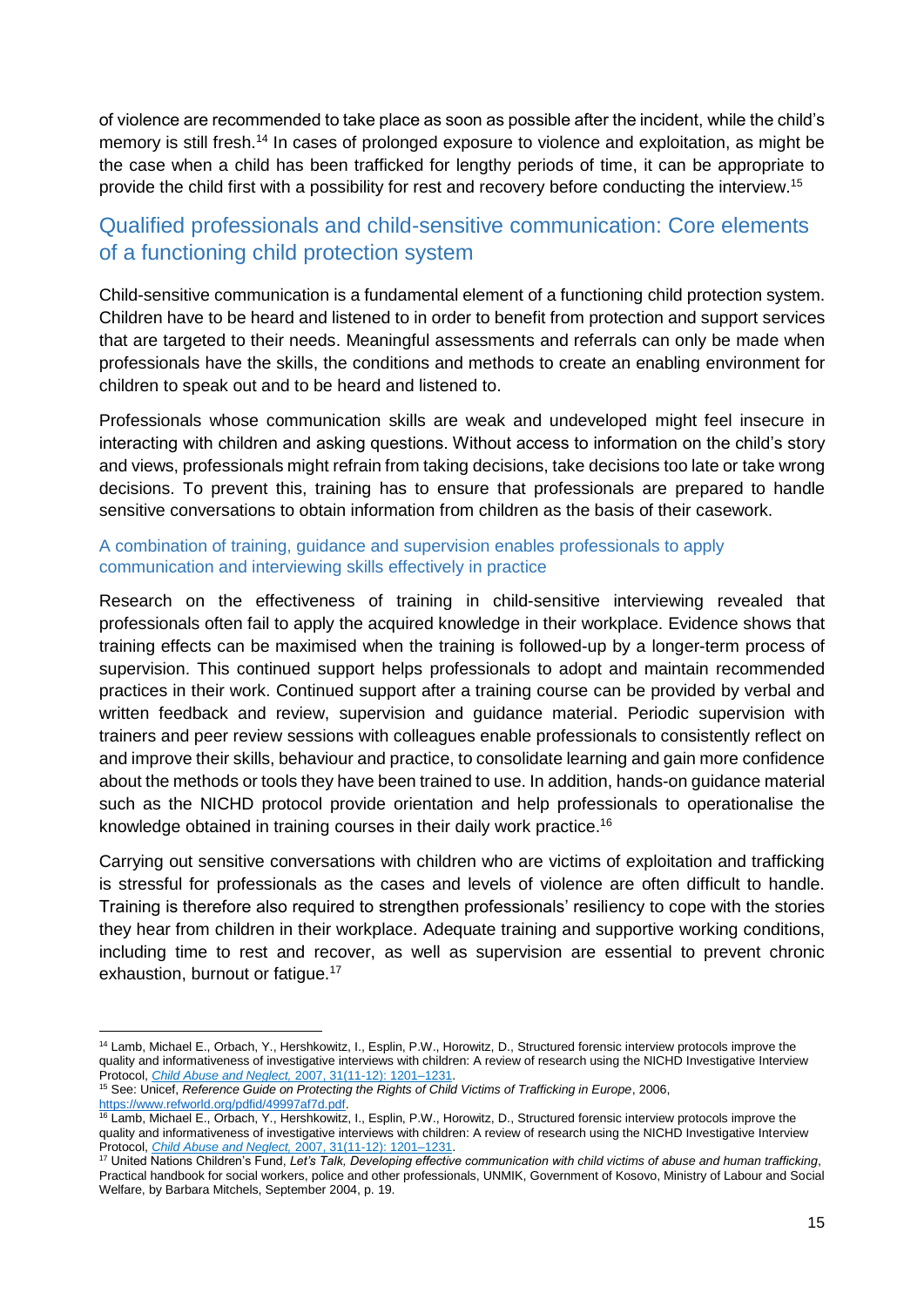# <span id="page-15-0"></span>**Children's experience and recommendations support professionals in strengthening child protection systems**

Children are able to provide information and inspiration for the continued development of policies and practice and to inform quality reviews, child impact assessments and evaluations. For children and youth who have had experiences of violence, exploitation and trafficking in their childhood, making their voices heard to state officials and practitioners can have an empowering effect as it can give meaning to the bad experiences they lived through and the knowledge they gained as survivors.

The socio-political participation of children offers invaluable insight and inspiration for strengthening child protection systems and making them operational in accordance with the principle of the best interests of the child (UN Convention on the Rights of the Child, Article 3).

There are many different ways to facilitate the socio-political participation of children and to ensure that children's views and recommendations contribute to strengthening child protection systems at the national and local levels:

- Research and consultations with children, including child- and youth-led research where children take the lead in formulating research questions and selecting relevant methods;<sup>18</sup>
- Child and youth councils of organisations, institutions, schools or shelters;
- Child- and youth-led organisations and associations where children and youth organise themselves to consult on specific themes such as the prevention of violence, exploitation and trafficking, to issue public statements, advocate for the interests of specific groups of children and get other children and youth engaged;
- Ombudsoffices for children and other human rights structures engaging with children and youth to facilitate their participation and to communicate their views and recommendations to policy makers and the public; and
- Children's Parliaments at the local, regional and national levels.

Professionals working with children are, however, rarely trained in consulting with children and it is therefore useful to equip them with tools and methods they can apply. In Sweden, the Ombudsman for Children works with a method called "Young Speakers" to consult with children on different themes, including violence against children. The overall objective is to guide state agencies and service providers in carrying out consultations or interviews with children in a safe and ethical way and to take children's views into account for decision-making and planning processes. The method has been developed for officials and service providers in municipalities where almost all local decisions and activities have an impact on the lives of children. It builds on the understanding that children are the experts in their own situations. An online guide makes the method widely available to professionals working with and for children in different contexts.<sup>19</sup>

 $\overline{a}$ <sup>18</sup> For a discussion of involving children in research, see for instance: *Save the Children, So You Want to Involve Children in Research? A toolkit supporting children's meaningful and ethical participation in research relating to violence against children*, 2010, [https://resourcecentre.savethechildren.net/library/so-you-want-involve-children-research-toolkit-supporting-childrens-meaningful](https://resourcecentre.savethechildren.net/library/so-you-want-involve-children-research-toolkit-supporting-childrens-meaningful-and-ethical)[and-ethical.](https://resourcecentre.savethechildren.net/library/so-you-want-involve-children-research-toolkit-supporting-childrens-meaningful-and-ethical)

<sup>19</sup> Ombudsman for Children[, https://www.barnombudsmannen.se/unga-direkt/;](https://www.barnombudsmannen.se/unga-direkt/) [https://www.barnombudsmannen.se/young](https://www.barnombudsmannen.se/young-speakers/om-unga-direkt/)[speakers/om-unga-direkt/](https://www.barnombudsmannen.se/young-speakers/om-unga-direkt/) The method was originally developed by the Change Factory in Norway, see: Dønnestad, Eva and Marit Sanner, *Håndbok for forandrere – om verdighet i møte med de som vokser opp og de som vil vokse [Guide for Change Makers – On dignity in meetings with those who are growing up and those who want to grow]*, Forandringsfabrikken Förlag, 2006, ISBN 82- 997 405-0-9.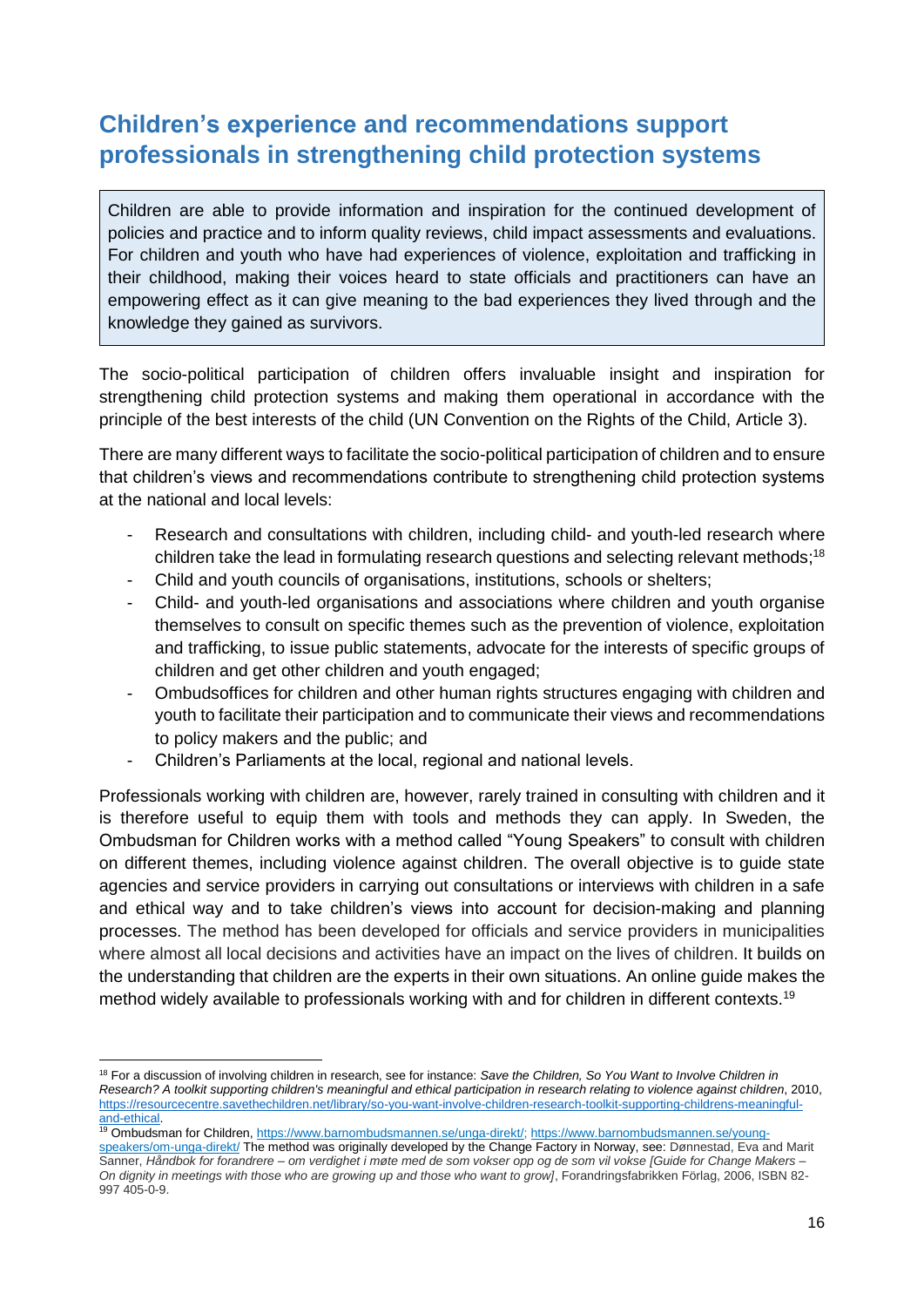The Young Speakers method provides step-by-step guidance on each phase of consulting with children, from the preparations and different methods for the consultation or interview, through to the analysis of the outcomes and follow-up activities. It advises practitioners on ethical considerations and how to communicate the outcomes of a consultation with children to relevant audiences, including other children, and supporting children in meeting with decision-makers to convey their key messages.

# <span id="page-16-0"></span>**Evidence-based protocols guide professionals in interviewing children<sup>20</sup>**

Obtaining accurate statements from child victims is particularly important in cases of exploitation and trafficking, where the child's statement remains often the most important evidence. The interviewing method and the capability of the interviewer have a significant influence on the quality of the child's statement. Evidence-based protocols provide a clear structure to guide the interviewer in obtaining detailed and reliable statements from children.

Evidence-based interviewing protocols are able to facilitate interviews with children in social and health care, law enforcement and justice, immigration and asylum. Being evidence-based means that these interviewing protocols have been tested and validated scientifically. Research has shown that they improve the quality of interviews with children and that they are reliable methods to obtain accurate statements from children.

Working with evidence-based protocols has several advantages for professionals and children. They enable professional interviewers to conduct the interview in a manner that is ethical and safe and respects the specific needs of the child. They provide a structure and approach that enable the child to give an accurate and reliable statement. This is a precondition for the child to express opinions and share information and for service providers to take the child's statement into account for casework, service planning, judicial and administrative proceedings and any decisions concerning the child. When applying evidence-based methods correctly, interviewers can consider the child's statement trustworthy. The methods enable professionals to respect quality standards and deliver meaningful results even in highly sensitive situations.

Evidence-based interviewing methods are used in formal interviews with children who are involved in administrative or judicial proceedings as victims or witnesses. In cases where the child testifies as a victim or witness of a criminal offence, forensic interviewers use evidence-based interviewing protocols to obtain a statement with a high probative value for criminal investigations and proceedings. The principles of evidence-based methods are however relevant beyond the forensic context. They offer orientation for all contexts where service providers communicate with children, such as case and risk assessments, best interests determinations and when involving children in monitoring and inspecting institutions.

 $\overline{\phantom{a}}$ 

<sup>&</sup>lt;sup>20</sup> The guidance provided in this chapter is based on practitioners' use of evidence-based interviewing protocols in the Baltic Sea Region. See: Council of the Baltic Sea States, *Guidelines Promoting the Human Rights and the Best Interests of the Child in Transnational Child Protection Cases*, Addendum, 2016. Council of the Baltic Sea States, *AudTrain – System Based Audit of Child Welfare, The AudTrain Programme*. Council of the Baltic Sea States, *AudTrain – System Based Audit of Child Welfare, AudTrain Procedure and Glossary, 2017.*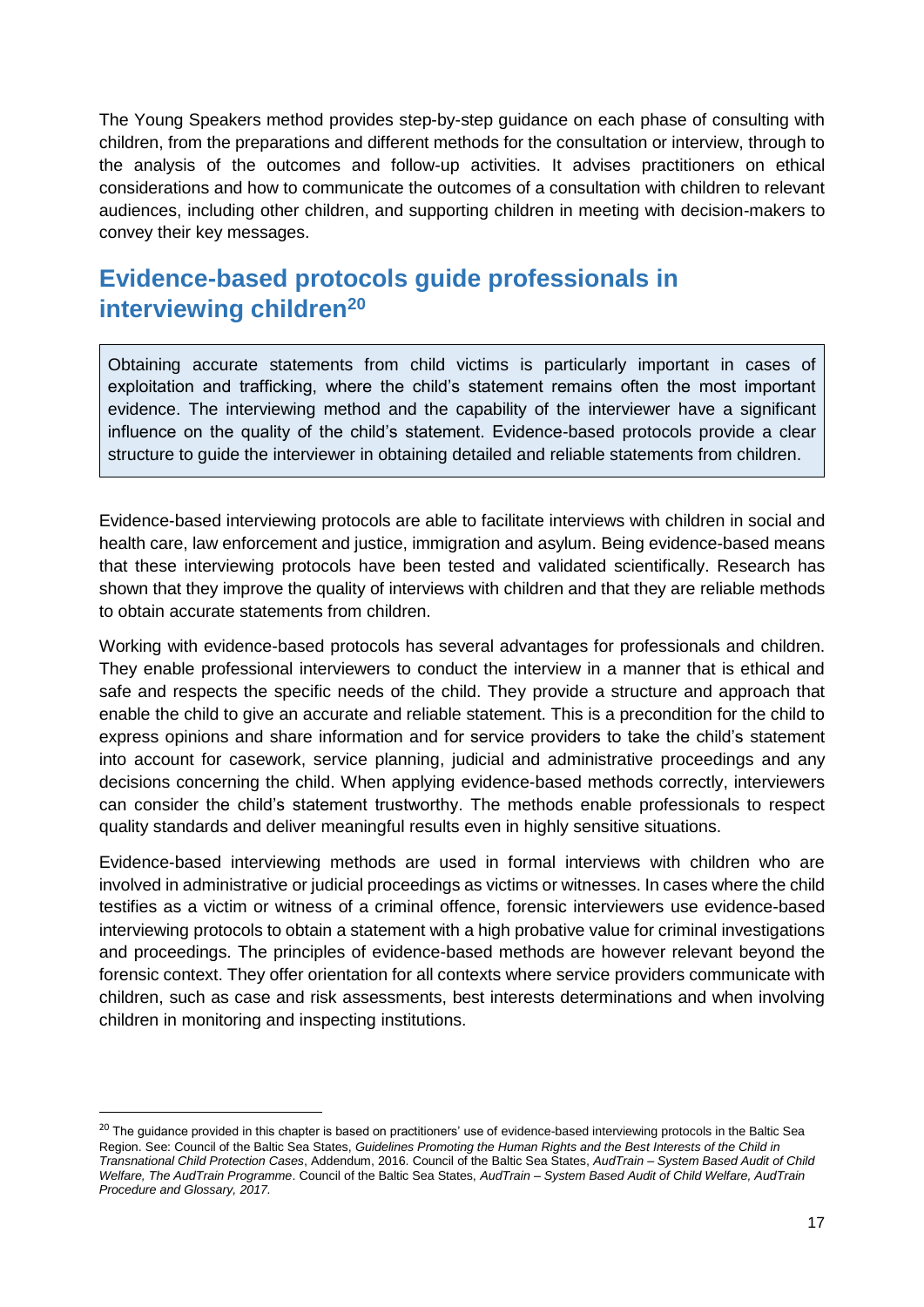# <span id="page-17-0"></span>Preparing the interview: Considerations for the interview setting<sup>21</sup>

Formal interviews with children have to follow a set of basic rules concerning the role of the interviewer, as well as the preparations and the setting of the interview. The following considerations need to be made in the preparations:

#### *1. Preparing the child for the interview*

The interviewer has to ensure that the child is fully informed about the interview. The child has a right to be informed when and where the interview takes place, who will be present during the interview and who will be observing through video transmission or otherwise. The child must be informed about the purpose of the interview, how the information from the interview will be used subsequently and who will have access to it. The child has a right to be informed if the interview is video recorded and how the recording will be used, shared and stored. Depending on the circumstances of the case, the interviewer might share this information with the child in the introduction phase of the interview, or the child might be informed beforehand by the interviewer, a caseworker or other competent professionals. National law regulates as of what age this information is provided directly to the child or to the child's parent or guardian.

When preparing for the interview, the interviewer takes the child's specific needs into account and ensures the conditions of the interview are supportive for the child to talk. This concerns, for instance, the gender of the interviewer, appropriate timing and duration of the interview and the presence of a support person for the child where appropriate.

### *2. Who conducts the interview*

The child may have preferences with regard to the gender of the interviewer. Especially in cases of gender-based and sexual violence, the child might feel more comfortable when speaking with an interviewer who has the same sex as the child. If the perpetrator was a man, the child might prefer to be interviewed by a woman, and vice versa. This has to be clarified with the child and the child's primary caregiver and/or guardian prior to the interview.

#### *3. Interviewer's appearance and behaviour*

The interviewer treats the child with empathy, care and respect. The interviewer acts as a facilitator, behaves in a professional way, speaks with a calm voice and remains focused on the conversation with the child. In order to follow the structure of the interview, the interviewer takes leadership and gently directs the conversation, without being too demanding or controlling. The interviewer avoids showing his or her own feelings and opinions as the child talks and refrains from making promises or raising any hopes with regard to the child's situation. The interviewer's appearance should be neutral, not too overdressed nor untidy, avoiding flashy jewellery or other distracting items.

#### *4. Location of the interview*

A quiet and comfortable room with as little distractions as possible is a suitable environment for conducting an interview with a child. Smaller rooms are preferable. There should be a pillow in the chair for the child to be comfortable. A stress ball, teddy bear or another small item that the child can hold in her or his hands during the interview can help reducing tensions. Apart from

 $\overline{\phantom{a}}$ <sup>21</sup> Council of the Baltic Sea States, *Guidelines Promoting the Human Rights and the Best Interests of the Child in Transnational Child Protection Cases*, Addendum, 2016. Council of the Baltic Sea States, *AudTrain – System Based Audit of Child Welfare, AudTrain Procedure and Glossary, 2017*. Council of the Baltic Sea States, AudTrain Training Manual, 2017.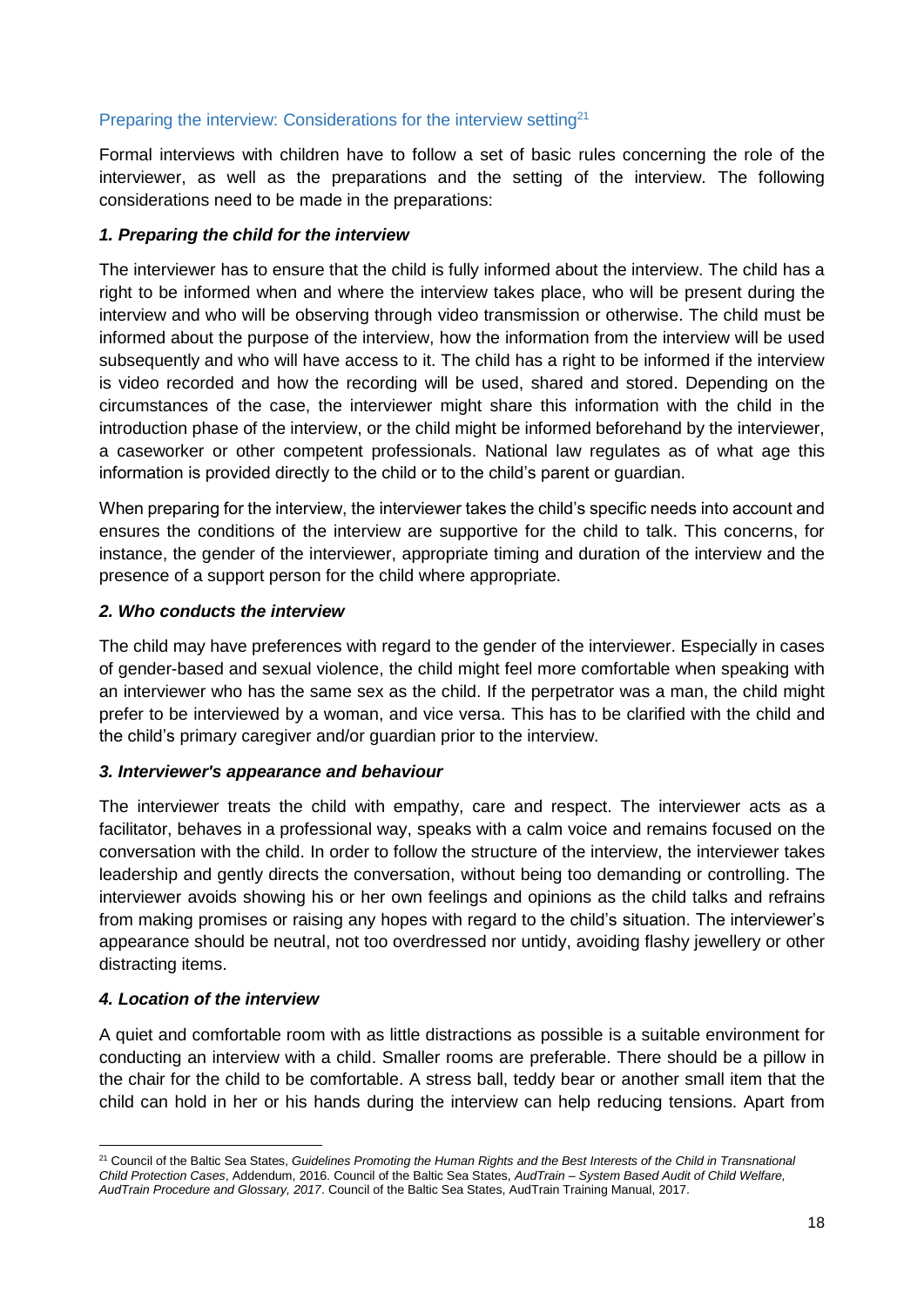these items, the interviewer has to take care to remove any toys or other distracting objects. Depending on the case, the interviewer might keep crayons and paper or play-dough available for the child in the interview room to facilitate the conversation, especially for younger children.

# *5. Interview setting*

A few practical measures help to create a conducive interview setting for the child to talk. The use of tables in the interview room is to be avoided where possible. The interviewer should never sit in an interrogation style in front of the child or facing the child across a table. It is preferable to use comfortable chairs that are arranged at an angle, so that the interviewer and the child can look at each other without directly facing each other. There should be free access to the door so the child does not get a feeling of being trapped or captured. It can be helpful if there is some space for the child to move, although the interview should not be conducted in a very big room.

# *6. Support persons and other participants in the interview*

In some cases, the interviewer may consider inviting a support person for the child to be present during the interview, for instance when the child is shy, intimidated or reluctant to speak, with very young children or children with disabilities. A support person might be a staff member of the facility where the child lives, a family member or guardian whom the child trusts. The selection and admission of a support person has to be informed by a best interests assessment. In certain contexts, such as asylum interviews or other formal interview settings that are part of an administrative or judicial proceeding, the child has a right to be accompanied by his or her parent or guardian and the legal representative or lawyer.

# *8. Interpreters*

When an interpreter is involved in the interview, the interpreter is seated next to, and possibly slightly behind, the interviewer. The interviewer keeps eye contact with the child during the interview, without looking at the interpreter. An interpreter should never sit next to the child and face the interviewer, as this way of seating would cause the child to turn his or her head to make eye contact with the interpreter rather than the interviewer.

Prior to the interview, the interviewer clarifies the wording of the questions with the interpreter and gives instructions for the interpreter's role. In some languages, the length of sentences and the number of words used can differ significantly. The interviewer should be aware of such differences and address these general issues with the interpreter prior to the interview.

The interpreter has to be trained and qualified to maintain a neutral role when translating. When the interviewer has suspicions that the interpreter is changing or adding questions, exerts pressure on the child or influences the conversation in any other way, the interview should be interrupted immediately. Some diaspora communities are particularly small and closed, so that the interpreter could be known or related to the child or the child's family members. The interviewer has the responsibility to clarify if there are any relations that could inhibit the child and prevent him or her from speaking openly. Particularly when disclosing acts of violence within the family or community, when speaking about sensitive issues such as sexual orientation or sexual violence, or when threats and risks are involved, as might be the case in child trafficking cases, the presence of an interpreter during the interview can be intimidating for the child. If necessary, the interpreter has to be changed to prevent that he or she influences the interview or the child.

Many professionals prefer to use telephone interpretation services or online communication technology to connect an interpreter from a different city or country. These options are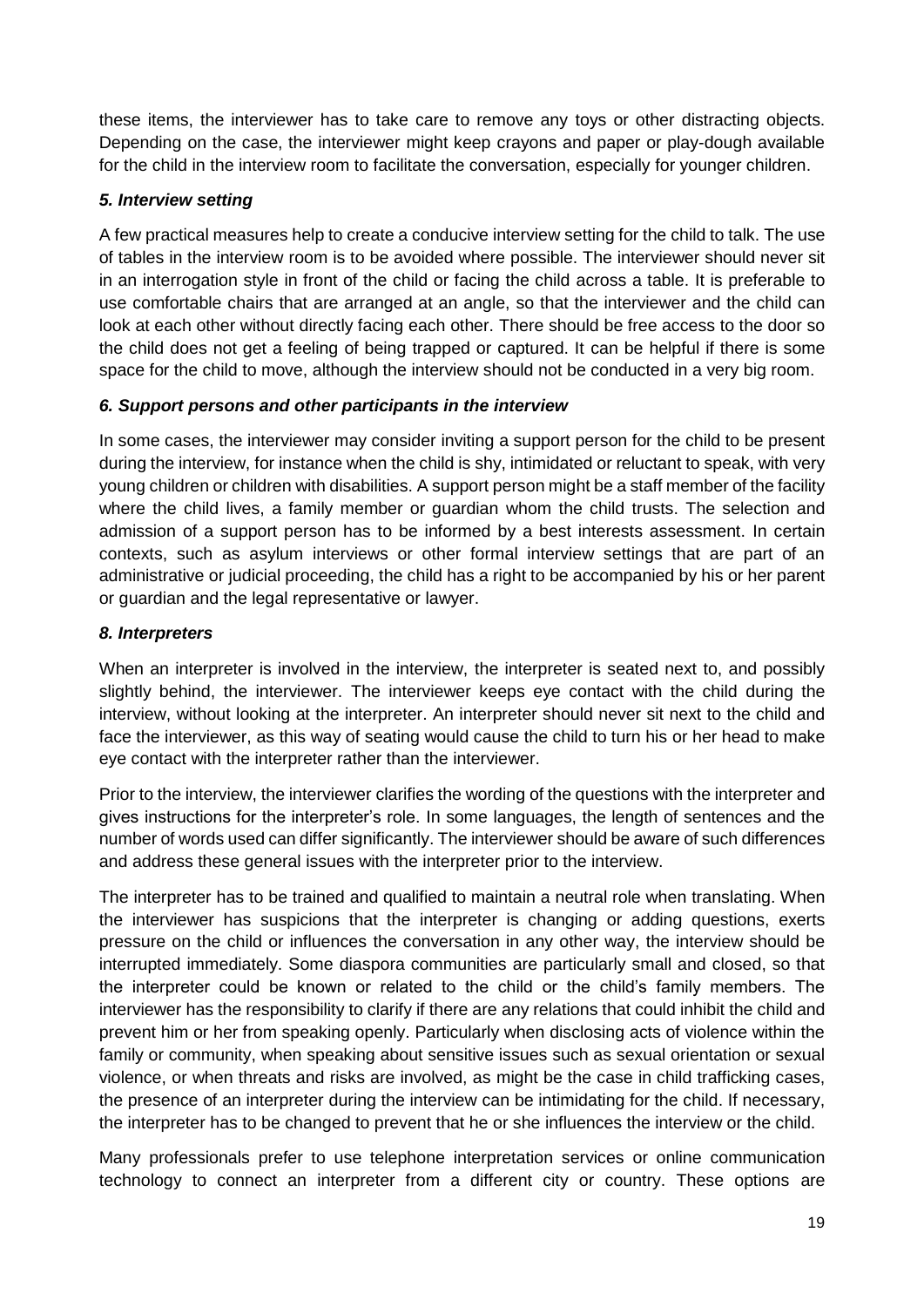appreciated especially with rare languages, small diaspora groups and in sensitive cases as they offer additional safety, protect the child's identity and privacy.

# *9. Timing and duration*

Interviews should be as short and to the point as possible and should ideally last not more than 40-45 minutes. Children should be interviewed early in the day wherever possible. The child's age, cognitive skills and personal situation could require a shorter interview. Also other factors that influence the child's concentration or participation in the interview should be taken into due consideration, such as hunger, naptime or the ingestion of medication.

### *10. Coping with difficult situations during an interview*

Children's behaviour in interview settings can be unpredictable and, at times, difficult to handle. Whenever a difficult situation arises, the interviewer has to handle it with a sound balance of patience, determination and clear directions. The interviewer must never raise her or his voice or lose the temper. In some cases, the interview may need to be interrupted or ended, which is preferable over trying to push the child's limits.

#### <span id="page-19-0"></span>The NICHD protocol: An effective method to obtain reliable statements from children

The National Institute of Child Health and Human Development (NICHD) protocol<sup>22</sup> is one of the most widely used methods for interviewing children. Extensive testing has confirmed its effectiveness, as it improves the quality of interviews with children and enables the interviewer to obtain accurate and reliable information. The protocol has been developed by a multi-disciplinary team on the basis of research on children's memory, linguistic and communicative capabilities, social knowledge, suggestibility, the effects of stress and trauma, forensic needs, as well as the behaviour and communication of the interviewer.<sup>23</sup>

The NICHD protocol translates existing evidence and recommendations on investigative and forensic interviews with children into operational guidelines for professionals. It was developed as research had demonstrated the limited impact of training on the communication and interviewing skills of professionals. Professionals found it difficult to apply theoretical knowledge they obtained in training seminars in their work practice, so that the quality of their interviews and the accuracy of the information obtained from the child often remained compromised even after training.<sup>24</sup>

The NICHD protocol aimed to redress this gap. It provides practical step-by-step guidance for the interviewer on all phases of the interview. It includes examples of open-ended and non-leading questions, free-recall prompts and techniques to obtain the maximum results from an interview, both in terms of the detail and amount of information elicited from the child and its accuracy and reliability. The protocol guides professional interviewers in conducting the interview in a way that respects ethical standards in communicating with children on sensitive issues.<sup>25</sup>

23 NICHD Protocol, International Evidence-Based Investigative Interviewing of Children[, http://nichdprotocol.com/.](http://nichdprotocol.com/) Lamb, Michael E., Orbach, Y., Hershkowitz, I., Esplin, P.W., Horowitz, D., Structured forensic interview protocols improve the quality and

 $\overline{\phantom{a}}$ <sup>22</sup> NICHD Protocol, International Evidence-Based Investigative Interviewing of Children[, http://nichdprotocol.com/.](http://nichdprotocol.com/) A recent version of the NICHD Protocol can be accessed fro[m http://nichdprotocol.com/wp-content/uploads/2017/09/InteractiveNICHDProtocol.pdf.](http://nichdprotocol.com/wp-content/uploads/2017/09/InteractiveNICHDProtocol.pdf) 

informativeness of investigative interviews with children: A review of research using the NICHD Investigative Interview Protocol, *Child Abuse and Neglect,* [2007, 31\(11-12\): 1201–1231.](https://www.ncbi.nlm.nih.gov/entrez/eutils/elink.fcgi?dbfrom=pubmed&retmode=ref&cmd=prlinks&id=18023872)  24 Lamb, Michael E., Orbach, Y., Hershkowitz, I., Esplin, P.W., Horowitz, D., Structured forensic interview protocols improve the

quality and informativeness of investigative interviews with children: A review of research using the NICHD Investigative Interview Protocol, *Child Abuse and Neglect,* [2007, 31\(11-12\): 1201–1231.](https://www.ncbi.nlm.nih.gov/entrez/eutils/elink.fcgi?dbfrom=pubmed&retmode=ref&cmd=prlinks&id=18023872) 

<sup>&</sup>lt;sup>25</sup> Lamb, Michael E., Orbach, Y., Hershkowitz, I., Esplin, P.W., Horowitz, D., Structured forensic interview protocols improve the quality and informativeness of investigative interviews with children: A review of research using the NICHD Investigative Interview Protocol, *Child Abuse and Neglect,* [2007, 31\(11-12\): 1201–1231.](https://www.ncbi.nlm.nih.gov/entrez/eutils/elink.fcgi?dbfrom=pubmed&retmode=ref&cmd=prlinks&id=18023872)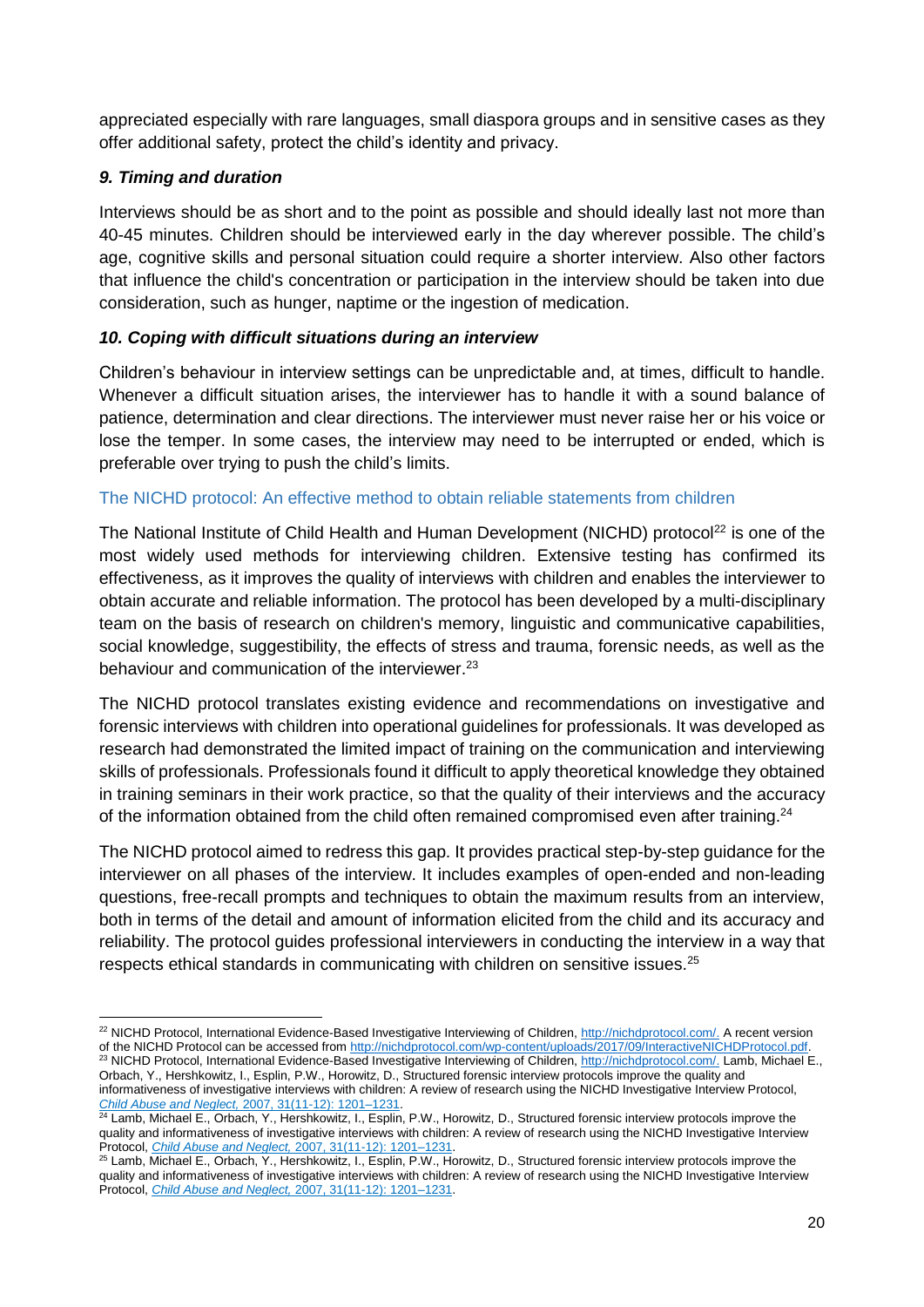Evidence-based interviewing methods such as the NICHD protocol are used for investigative or forensic interviews with children. Interviewers use them to obtain statements from children who are victims or witnesses of violence in different contexts, including physical or sexual violence, exploitation and trafficking. The method has also proven effective for interviewing children on the move who have fled from violence in their home country or who have experienced severe violence during their migration. The Barnahus ("Children's Houses") and comparable models in the Baltic Sea Region use the NICHD as well as the NCAC protocols, which are comparable in structure, method and approach.<sup>26</sup>

The NICHD protocol is structured into different phases and steps that have to be followed as closely as possible. The interview starts with an *introduction phase*, followed by a *narrative phase* where the child speaks about substantive issues, and ends with the *closing phase*.

# **Phase 1: Introduction**

# *The introduction phase serves the following main purposes:*

- 1. Introducing the interviewer and the child
- 2. Explaining the rules for the interview and the child's tasks
- 3. Becoming acquainted
- 4. Building rapport

# *1. Introducing the interviewer, the child and the interpreter*

At the beginning of the interview, the interviewer introduces him- or herself to the child and explains the purpose of the interview and the role of the interviewer. The interviewer seeks to make the child feel at ease and assures the child that he or she is allowed to talk about anything, positive and negative things.

If an interpreter is involved in the interview, the interviewer introduces the interpreter, irrespective of whether the interpreter is present in the room or connected by phone or internet.

After this basic introduction, the interviewer makes the following additional remarks and questions:

- We are here to find out something about your situation.
- We are here to understand how it is to be in your situation.
- You should feel free to say what you feel is important.
- Is there anything you would like to ask or say before we start talking?

After these introductory explanations, the interviewer asks the child to introduce him- or herself and asks some basic questions about the child, such as the child's age and level at school. If the child is from a different country, the interviewer might ask general questions about the child's life in the home community.

# *2. Interview instructions*

 $\overline{\phantom{a}}$ 

The interviewer explains the child's tasks during the interview, which is to describe events in detail and to tell the truth. The interviewer explains the rules of the interview and the expectations of the

<sup>26</sup> National Children's Advocacy Centre, *The National Children's Advocacy Centre's Child Forensic Interview Structure*, 2012, [http://www.nationalcac.org/wp-content/uploads/2016/10/NCAC-Child-Forensic-Interview-Structure.pdf.](http://www.nationalcac.org/wp-content/uploads/2016/10/NCAC-Child-Forensic-Interview-Structure.pdf) See: Council of the Baltic Sea States, PROMISE[, http://www.childrenatrisk.eu/promise/.](http://www.childrenatrisk.eu/promise/)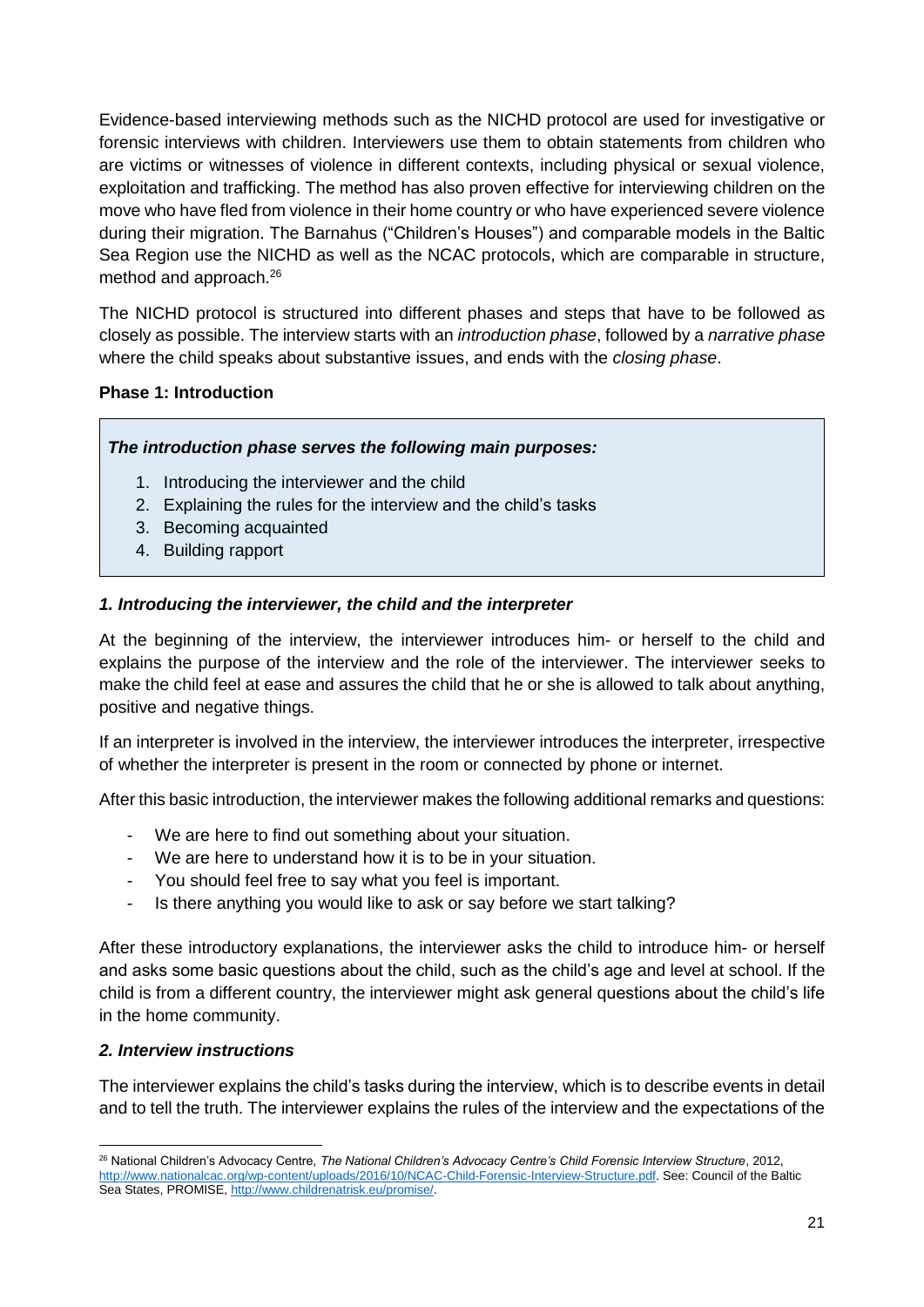child, invites the child to ask questions for clarification whenever the child has some doubts or something remains unclear. Reaching a common understanding on these basic rules it important to make the child's statement more accurate and reliable. The interviewer might use the following questions and explanations:

- Let me know if I ask the same question more than once. If that happens, it is simply because I have forgotten that I asked the same question before.
	- → When asked the same question twice, the child might feel insecure about his or her *response and think that the interviewer did not like or approve of the response given before. Some children tend to vary or change their response when asked repeatedly.*
- Let me know if you do not understand the question.
- Correct me if I am wrong.
- If you do not know the answer to one of my questions, it is ok to say 'I don't know'.
	- → A child might not know how to respond to a question. The child might not understand *a word or a concept due to their young age, level of development or cultural differences.*
- Do you know the difference between the truth and a lie?
	- *The interviewer makes some examples of obvious truthful and wrong statements to clarify the difference. The objective is to reach a common understanding with the child on the importance of being honest and to commit the child to responding truthfully.*
- Let us make an agreement to only tell the truth during this interview.

### *3. Becoming acquainted*

After this introduction, the interviewer engages the child in a brief conversation that is interesting to the child, for instance talking about the child's skills or hobbies.

- Tell me more about yourself.
- Tell me about your hobbies.
- What are you good at?

This type of conversation helps to reduce the formality of the situation. It also provides an opportunity for the interviewer to assess the child's skills in communication and free narration. It is therefore important that the child does most of the talking and not the interviewer. If the child talks about skills in music or drawing or sports, the interviewer can connect to these themes and ask open-ended questions about these topics to let the child respond in free narration.

- Tell me all about your drawings, tell me all about the last picture you drew.
- Ok, so you like football, tell me all about your interest in football.
- Tell me all about the last match you played.

Before shifting to the main topic of the interview, the interviewer gives the child an opportunity to rehearse free recall. This is done by asking the child about a recent event in his or her life, for instance activities in the past weekend. If the child is very reluctant and shy at this point in the interview, he or she is likely to be even more reluctant about disclosing hurtful experiences and incidents of violence or exploitation in the interview's second phase.

Overall, these introductory remarks, explanations and questions aim to establish rapport (se[e Box](#page-22-0) [1\)](#page-22-0).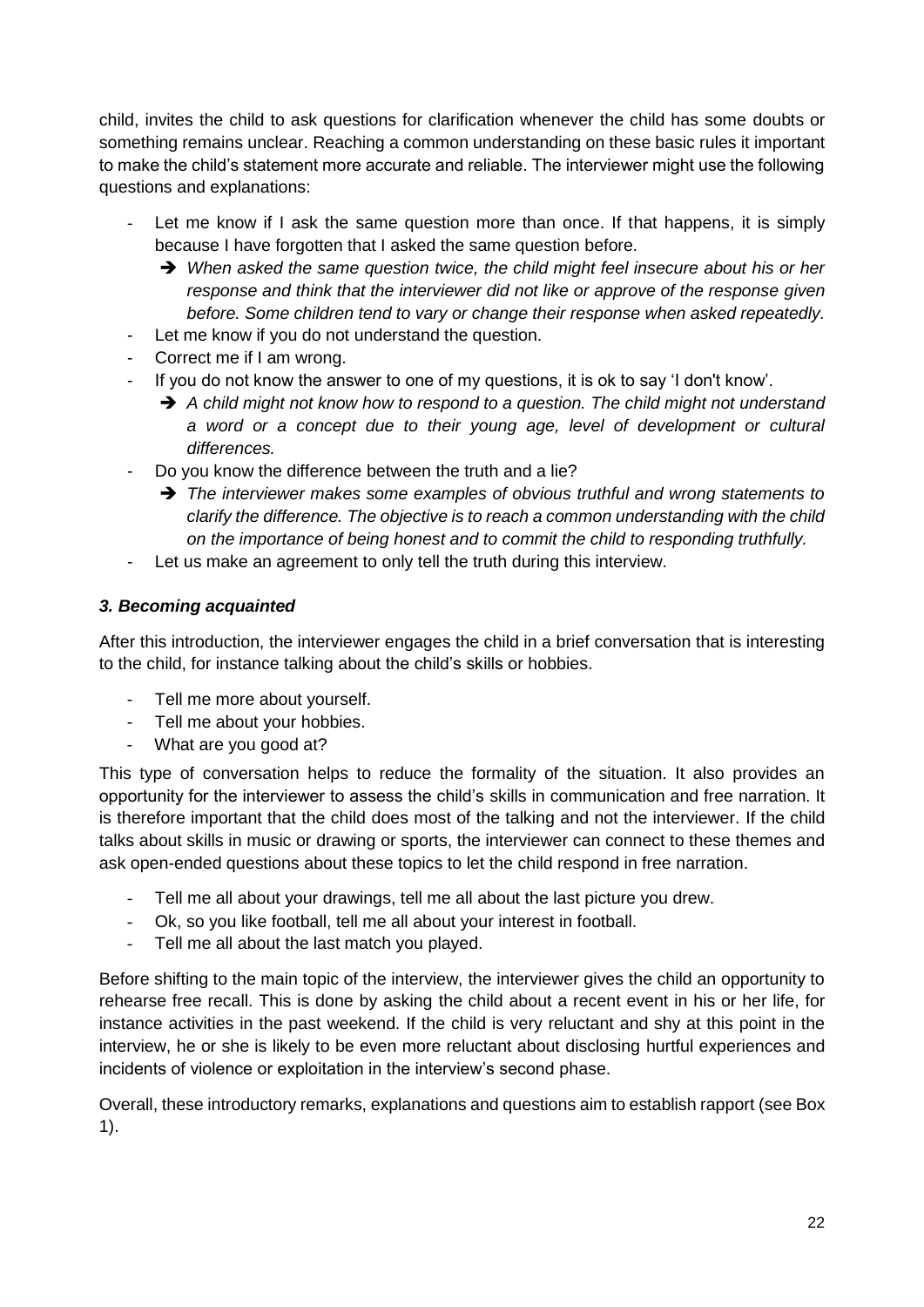# <span id="page-22-0"></span>**Box 1: Building rapport**

Rapport building is a communication tool that serves several purposes:

- By building rapport with the child, the interviewer aims to establish a positive atmosphere where the interviewer and the child communicate attentively and with mutual trust. A calm and trusted interaction between the interviewer and the child is a precondition for the interview to succeed.
- Rapport building enables the interviewer to assess the child and his or her emotional situation, communication skills and other factors that might impact the child's capability to provide accurate information during the interview.
- On the basis of this assessment, the interviewer has to adjust the interview style in order to create the most conducive and supportive conditions for the child to speak out.
- The assessment enables the interviewer to positively influence the child's feelings about the interview and to encourage the child to communicate clearly without feeling inhibited by the interviewer, the style or pace of the interview questions or any other issues.
- If rapport has been established well, the child and the interviewer have eye contact while they speak, the child is calm and considers the interviewer trustworthy. A good rapport makes it easier for the child to disclose more personal or sensitive information.<sup>27</sup>

# **Phase 2: Narrative – Speaking about substantive issues**

### *The narrative phase serves the following main purposes:*

- 1. The child narrates in free recall
- 2. The interviewer guides the child's narration without influencing it
- 3. The child shares information about substantive issues
- 4. Where applicable, this part of the child's statement informs judicial or administrative proceedings

In the *narrative phase*, the interviewer directs the conversation to the main topic of the interview and lets the child speak in free recall. To direct the child's narration, the interviewer asks openended and non-leading questions and makes the questions increasingly specific as the child talks. By using open-ended and non-leading questions, the interviewer does not influence the child's responses. This is particularly important in cases of forensic interviews that take place in the context of judicial or administrative proceedings.

Closed and leading questions have to be avoided, as the way the questions are phrased might influence the child's responses. The child's responses to closed and leading questions would therefore not be considered fully reliable. In consequence, the child's account might not be

 $\overline{\phantom{a}}$ <sup>27</sup> See for instance: Tickle-Degnan, L., Rosenthal, R., The Nature of Rapport and Its Nonverbal Correlates, *[Psychological Inquiry](https://www.researchgate.net/journal/1047-840X_Psychological_Inquiry)*, Vol*.* 1(4) 1990, pp. 285-293. Collins, R., Lincoln, R.A:, Frank, The Effect of Rapport in Forensic Interviewing, *[Psychiatry Psychology](https://www.researchgate.net/journal/1321-8719_Psychiatry_Psychology_and_Law)  [and Law](https://www.researchgate.net/journal/1321-8719_Psychiatry_Psychology_and_Law)*, Vol. 9(1), 2002. Roberts, K. P., Lamb, M. E. and Sternberg, K. J., The effects of rapport-building style on children's reports of a staged event, *Applied Cognitive Psychology*, 2004, 18, 189-202. Sternberg, K. J., Lamb, M. E., Hershkowitz, I., Yudilevitch, L., Orbach, Y., Esplin, P. W. and Hovav, M., Effects of introductory style on children's abilities to describe experiences of sexual abuse, *Child Abuse & Neglect*, 1997, 21, 1133-1146. Collins, Kimberly, Doherty-Sneddon, Gwyneth and Martin J. Doherty, Practitioner perspectives on rapport building during child investigative interviews, *Psychology, Crime and Law*, Volume 20, 2014, Issue 9, 884- 901.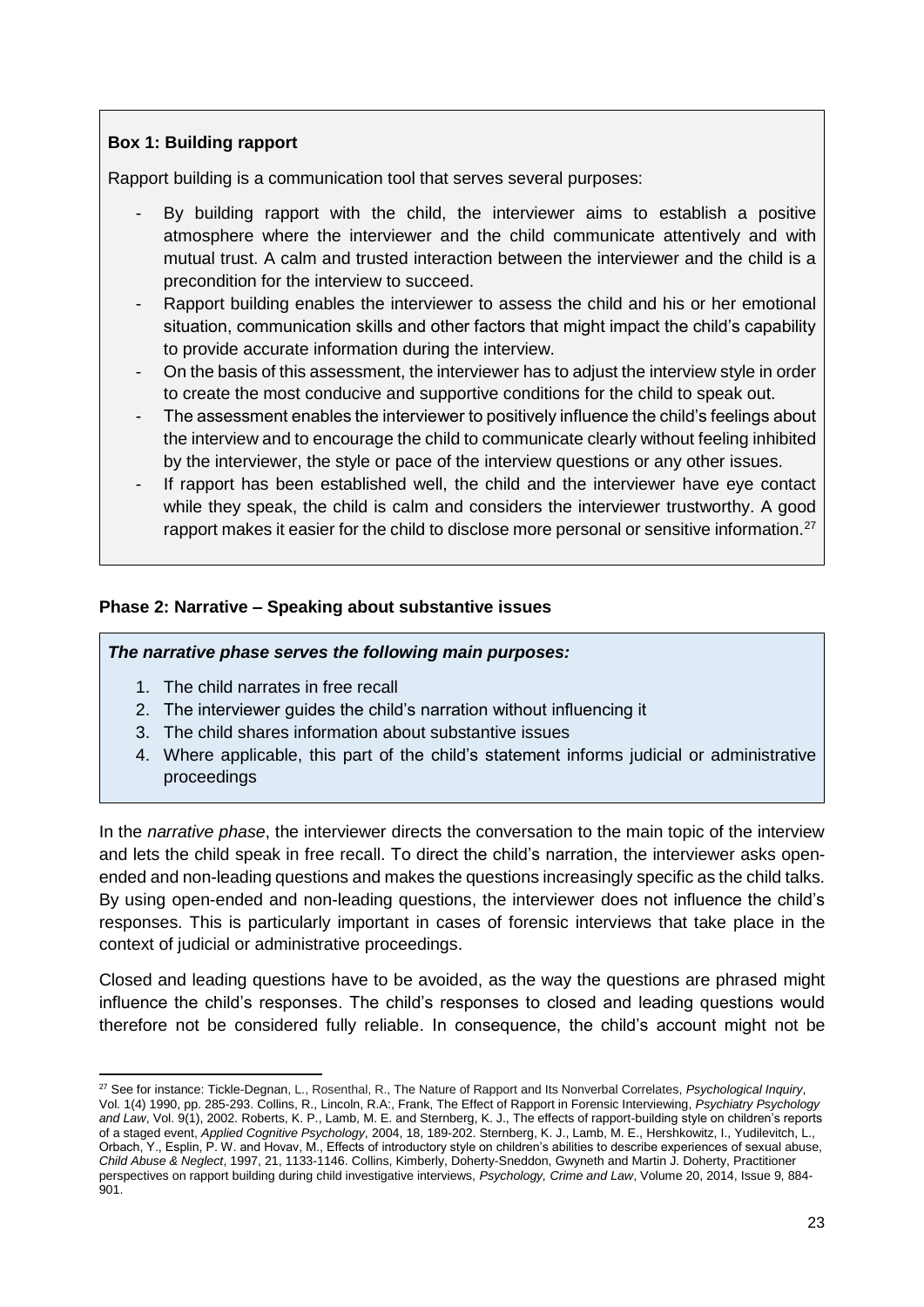admitted as evidence in judicial or administrative proceedings. [Table 1](#page-23-0) provides a few examples of open-ended and non-leading versus closed and leading questions.

<span id="page-23-0"></span>*Table 1: Examples of leading and non-leading questions*

| Examples of open-ended and non-leading<br>questions: | <b>Examples of closed and leading questions:</b> |
|------------------------------------------------------|--------------------------------------------------|
| Tell me what happened?                               | Did he touch you?                                |
| Where did it happen?                                 | Did this happen in your home?                    |
| Who did this to you?                                 | Did your uncle do this to you?                   |

In the cases of children who have been exploited or trafficked or are at risk, the interviewer might guide the narration by asking questions about the child's home and family background and the current living situation of the child.

If the child is a migrant or asylum seeking child, the interviewer will ask about the child's situation in the country of origin and the experiences during the journey. Questions might be phrased, for instance, as follows:

- Now that I know you better, I would like to know how you came to this country.
- Tell me everything about your family and your home community.
- Tell me everything about your journey.
- Tell me everything about your life in your country.

The interview starts with broad questions and becomes progressively more focused. At the beginning, the interviewer asks open-ended questions and then shifts to more specific questions that must always remain non-leading. In many contexts, the interview aims to obtain details from the child's perspective about the family situation, how many family members there are, the quality of relationships and communication in the family. Only towards the end of the interview, if the child has not disclosed anything, it is ok for the interviewer to ask more specific questions to prompt a disclosure. Specific questions might include the following:

- Were you asked to do something you did not like to do?
- Did anyone force you to do something you did not like?
- Did anyone do anything to your body and you did not allow it or did not like it?
- If you think someone will do things to you that they are not allowed to, we want to know about it.
- Tell me all about that. Tell me everything from the beginning to the end, even if you think that something does not matter.

If the interviewer has previously had information on what happened to the child, as for instance information about acts of exploitation and trafficking or other forms of violence, and the child is not disclosing, it is ok at the end of the interview to ask about it:

I know you are worried about something that happened to you, tell me about that.

The interviewer must avoid asking leading questions and suggest something that the child has not yet addressed. If the child discloses an act of violence, then the interviewer should follow up with questions about details of the incident and how often it has happened. The objective is to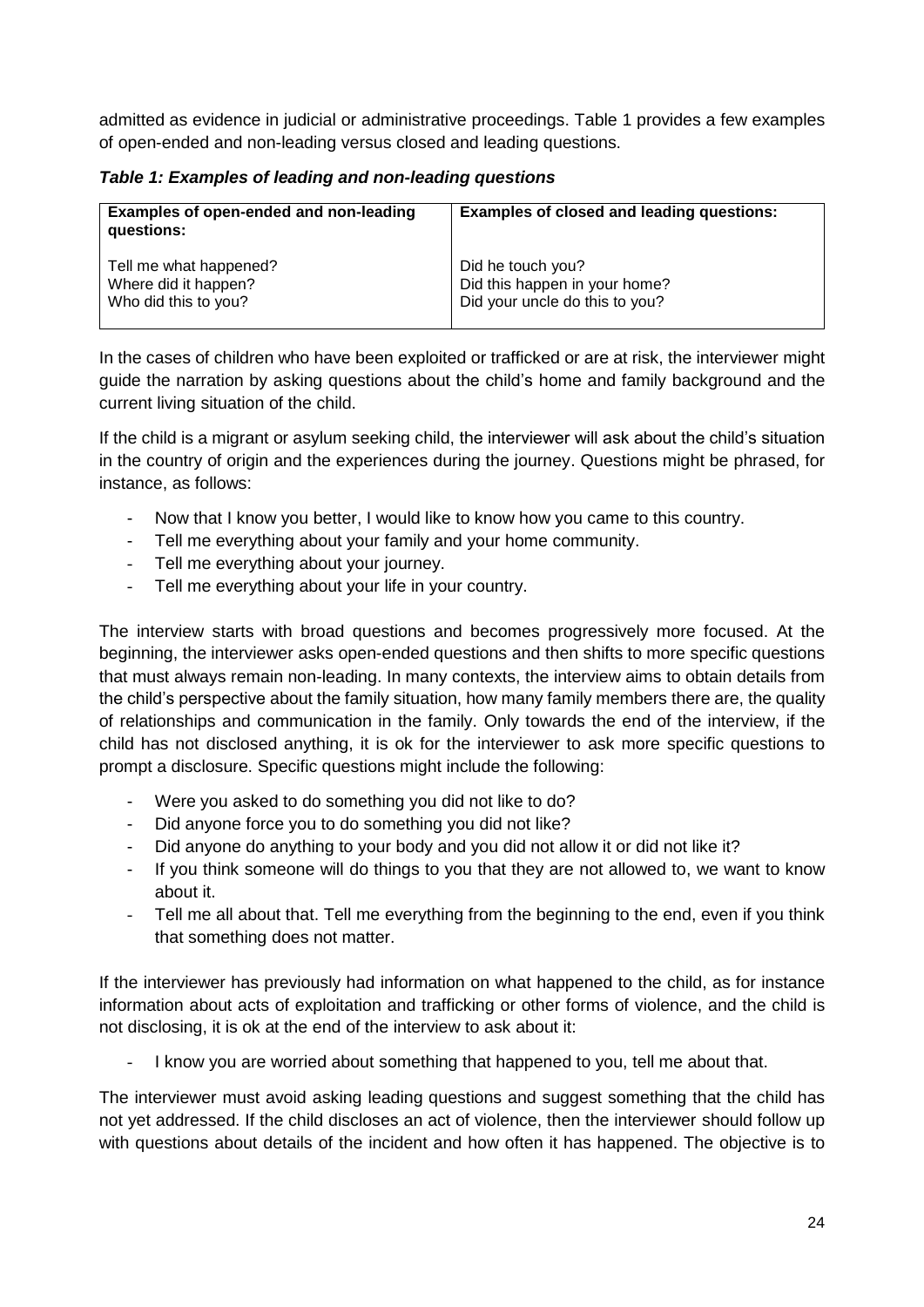obtain information about the context and environment and everything that has to do with the child's senses such as feelings, smells, hearing and seeing.

In cases of children on the move, it is also important to understand how the child paid for the journey and if he or she was accompanied by someone. The interviewer might ask if the child had any possibility to seek help during the journey and if was there anyone in their environment they could trust. The interviewer asks the child about their feelings when they lived in their home country, how they felt on the way to the country they are in now and how they are feeling on the day of the interview. It is important to ask the child about suicidal thoughts or if they wish to die. In addition to eliciting information on the child's journey, interviews with children on the move that follow the NICHD protocol provide information for asylum or immigration procedures and for the identification of risks of exploitation and trafficking (see [Box 2\)](#page-24-0).

Finally, it is important to ask the child about his or her dreams or how they would like to live in the future, their hopes and wishes.

# <span id="page-24-0"></span>**Box 2: Obtaining information from children on the move on risks of exploitation and trafficking – An example from Barnahus Iceland<sup>28</sup>**

When interviewing children on the move, the child's responses to the questions below can provide hints and clues on risks of exploitation and trafficking. The aim of the interview is to gather as much information as possible on these themes from the child in free recall, without however asking the specific questions listed below. Only if the child has not addressed these issues by the end of the interview, the interviewer can asked direct questions. This list of questions may need to be adjusted according to the context and purpose of the interview.

- How long have you been in this country?
- Are there some adults that you have more contact with than others?
- Who is your primary contact or guardian?
- How often do you see your primary contact?
- Is there someone you can talk to if something is difficult or when you are sad?
- If you get visitors, where can you spend time with them?
- Do you have your own phone or you can borrow a phone?
- Is there someone who controls whom you are calling or what you say?

### **Phase 3: Closure**

*The Closing Phase serves the following main purposes:* 

- 1. The interviewer returns to speak about neutral topics
- 2. The child can ask questions
- 3. The interviewer and the child discuss a safety plan for the child

The interviewer sums up what the child has said using the child's words. The interviewer returns then to a neutral topic, for instance talking about a hobby that the child mentioned in the

 $\overline{a}$ <sup>28</sup> Council of the Baltic Sea States, *Guidelines Promoting the Human Rights and the Best Interests of the Child in Transnational Child Protection Cases*, Addendum, 2016, p. 12-15.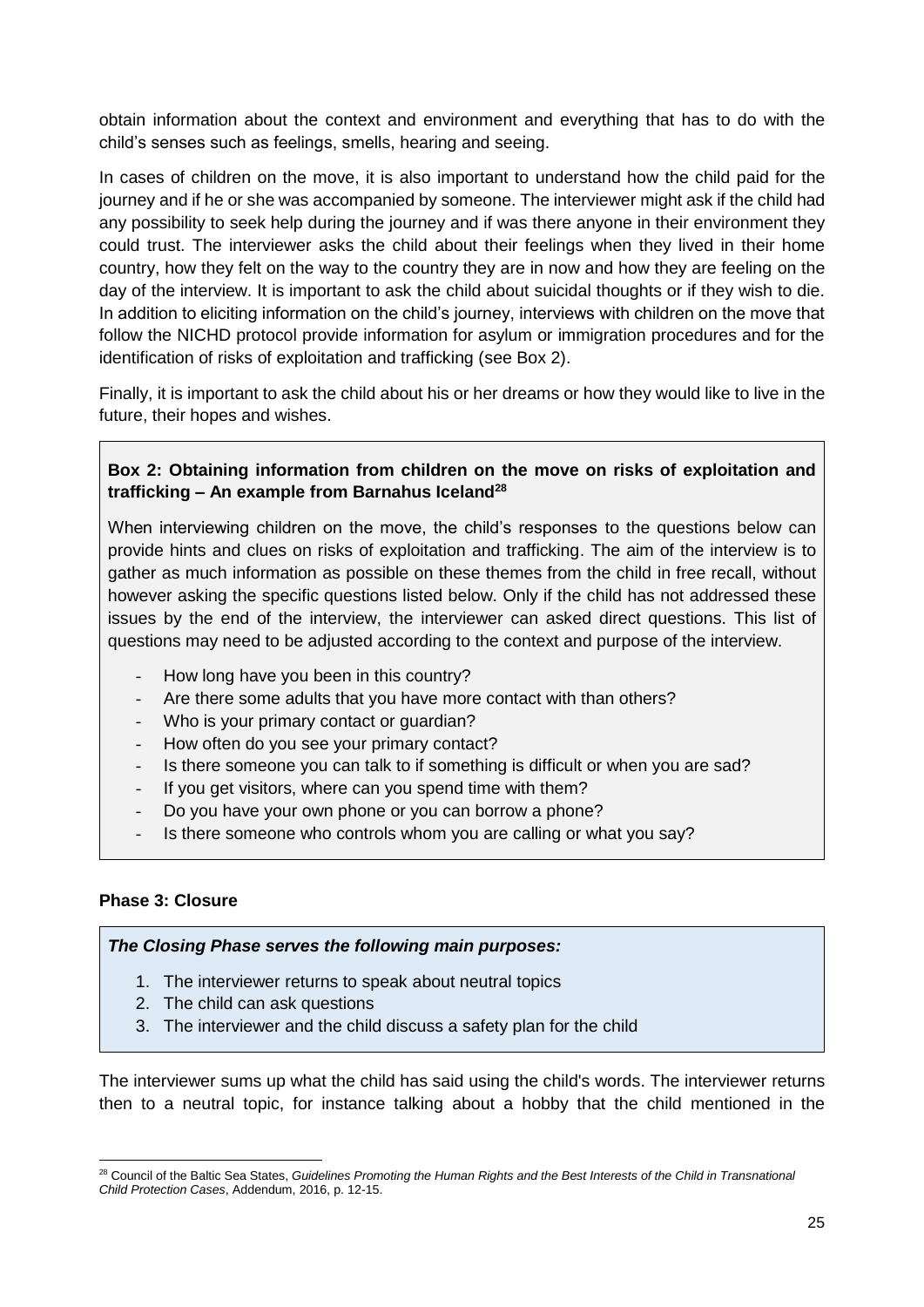introduction phase. The interviewer responds to any questions or concerns of the child and thanks the child for his or her participation.

If the interview was about a sensitive issue, such as experiences of exploitation and trafficking or other forms of violence, the interviewer uses the closing phase to discuss a safety plan with the child, for instance by asking the following questions:

- Whom can you talk to if something is bothering you and when you are sad?
- Who is there for you when you need help?

The safety plan helps the child to feel more confident about seeking help after the interview and to deal with any bad memories or issues that might upset the child.

# <span id="page-25-0"></span>**Computer technology supports practitioners in leading sensitive conversations with children**

Modern technology offers new opportunities for strengthening the communication between professionals and children. Experience and research in this field have demonstrated the advantages of technology for professional training, case assessment and therapy. In combination with the use of evidence-based interviewing protocols, these tools enhance professional skills in leading sensitive conversations with children.

In the Baltic Sea Region, technology enhanced training and interviewing programmes are being used at a growing scale. The following programmes have received positive feedback with regard to the quality of training and support for practice:

- The *Avatar-Based Interview Training* strengthens professionals' interviewing skills and helps them becoming more confident in conducting child-sensitive interviews.
- The programme "*In My Shoes*" facilitates sensitive conversations between professionals and children and encourages the child to speak out about feelings and experiences.

### <span id="page-25-1"></span>Avatar Based Interview Training: Innovative technology enables an authentic experience of interviewing a child $^{29}$

The Avatar Based Interview Training (AvBIT) applies innovative technology to train professionals in leading a sensitive conversation with a child. The online tool simulates a face-to-face conversation with a virtual representation of a child. The avatar-based system makes the interviewing experience particularly authentic and has received highly positive feedback.

The Avatar Based Interview Training was developed by Linnaeus University in Sweden. It was based on a training model that the University had previously used to train police officers in conducting interviews with children. The previous model engaged the trainees in a roleplay, where one person played the child and another conducted the interview. The fact that adults roleplayed the child created, however, certain limitations. Even when a student was good at acting as a child, the simulation was not perceived as realistic.

Based on this experience, the idea emerged to develop an avatar child that the interviewer could relate to. The project team at Linnaeus University developed a prototype and proceeded to create

 $\overline{a}$ <sup>29</sup> Information provided by Pär Stihl, Chief Detective Inspector, Project Manager, Institute of Police Education, Linnaeus University, Sweden, November 2016 and December 2018. See: AvBIT Labs[, https://avbitlabs.com/en/.](https://avbitlabs.com/en/)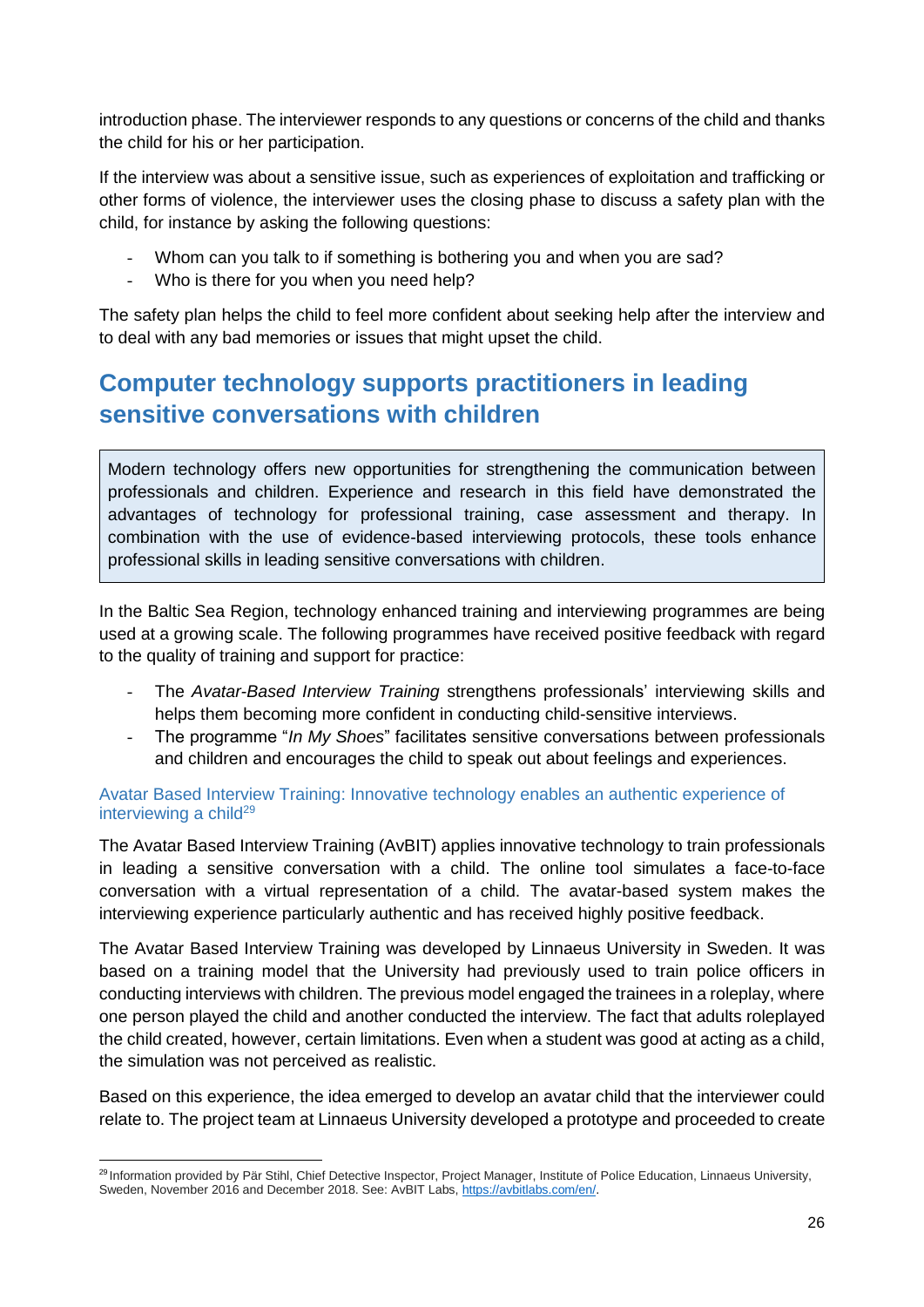the Avatar Based Interview Training programme. The programme makes it possible for the interviewer to see the avatar child on the computer screen and to interact with the virtual child in real time.

# *Professionals require and demand training*

Across different sectors, state officials and service providers have to lead sensitive conversations with children. This concerns teachers, school nurses and psychologists, social workers, medical doctors and other health care professionals, lawyers, judges, police officers, as well as immigration and asylum officers. Many professionals, however, have never been trained in communicating with children on sensitive topics.

The AvBIT programme responds to this need. It strengthens the interviewing skills of professionals and trains them in child-sensitive communication. The training helps professionals feeling more confident about their interaction with the child. It benefits children, as qualified interviewers are more sensitive to the child's needs and better prepared to support children in exercising their right to be heard.

AvBIT is currently used by the Swedish National Police for training specialised child investigators and by the Swedish Migration Board for training migration and asylum officers. It is also being tested for training child psychologists. Due to the positive results achieved thus far, the programme is used and requested at a growing scale in Sweden.

After the positive experience made in Sweden, other countries in the Baltic Sea Region and broader Europe have expressed an interest in the programme and are exploring possibilities to include it in their national systems. Some state agencies are considering to use the technology for training staff in leading sensitive conversations with adults who are victims of human trafficking.

#### *The training programme*

A training session typically engages 10 students and the instructor. The instructor controls the avatar child from his or her own computer, acts as the child and responds to the interviewer's questions. The instructor's voice is transformed to sound like a child's voice and can be adapted and tuned as required.

While one student conducts the interview with the avatar child, the other students observe the interview and provide feedback. The interview is recorded for subsequent analysis by the group of students and the instructor. The AvBIT programme includes a feedback manual, which provides guidance for the analysis of a training interview. It follows quality standards for the structure of an interview, the interview style and ethical considerations. The manual guides the students in giving feedback to each other after a training interview. This joint learning experience is supported by the instructor.

The training programme provides information on chid-sensitive communication, a package of validated methods and evidence-based interviewing protocols. The training interviews are usually conducted on the basis of the methods and protocols that the specific agency or organisations uses, which has requested the training.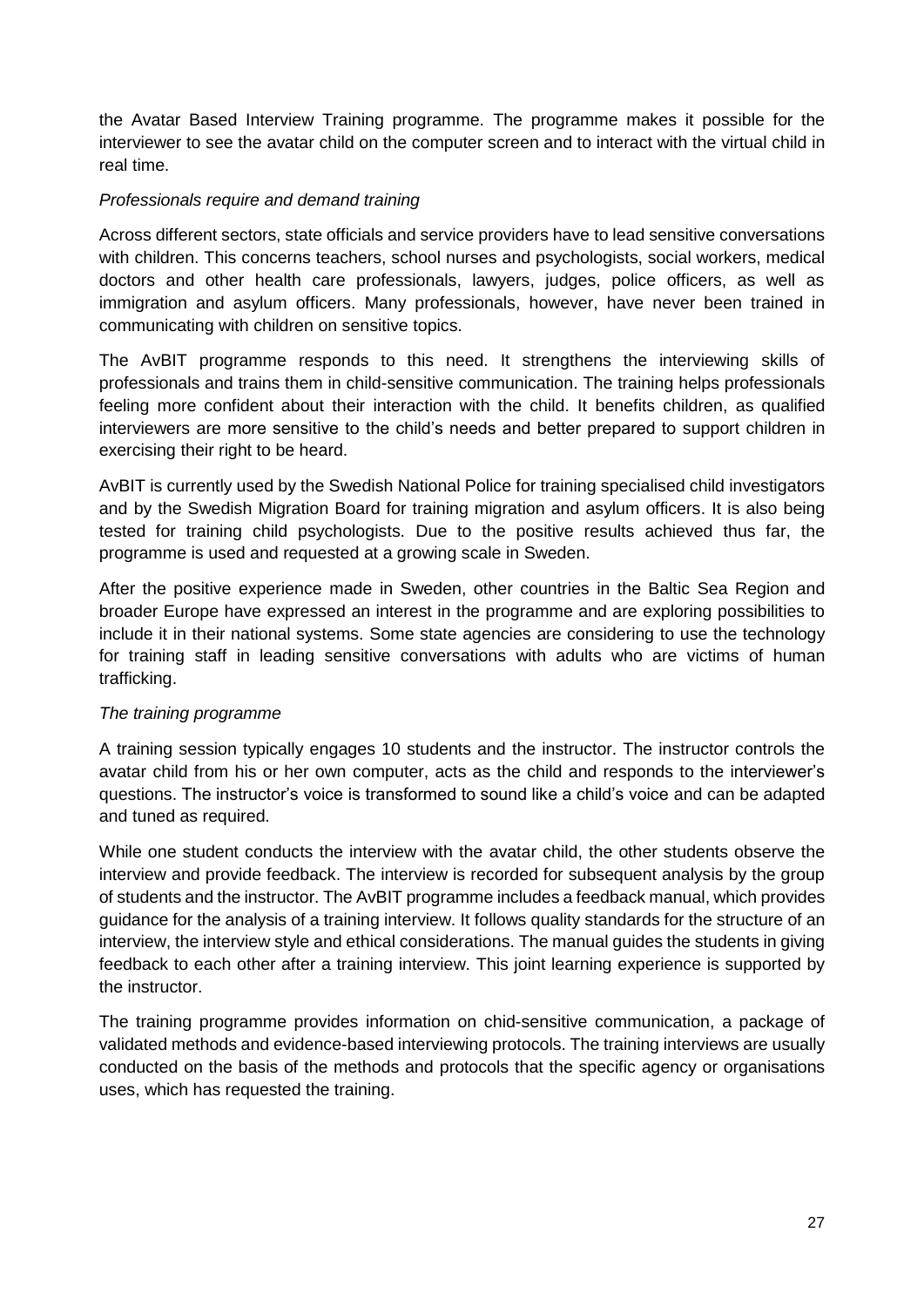

At present, the training programme provides the possibility to interview the avatar child Carl, a Swedish boy aged around 9-10 years old (see Image  $1^{30}$ ). The programme includes also the option to interview an avatar girl who is Swedish like Carl, as well as representations of non-European children with different national and cultural origins. While these different avatar children are available for use, they continue to be refined. The objective is to offer diverse

representations of children that are close to the working context of the participating students. Considering that professionals often have to communicate with children who do not speak the same language, the programme is being amended during 2019 to include a training component on working with interpreters in the course of a sensitive interview.

After the AvBIT prototype has been developed and tested successfully since 2014, it continues to evolve. Since 2017, the advancement of the programme has been supported by Swedish Government funding.<sup>31</sup> In a first phase, this has enabled the development of a media server, which makes the web-based training programme accessible from any computer. The users are not required to download any software but obtain the possibility to log in to an online training platform. The programme can therefore be accessed more flexibly from any location. On the web-based training platform, participants can choose among different virtual rooms where the avatar child appears and stays for the interview. The rooms are all neutral settings, such as a classroom, an office and a plain unspecific room.

During 2019, in a second development phase supported by Sweden, Linnaeus University continues to make the programme more user-friendly and to promote an even stronger interactive engagement of all students in a joint learning experience. The training platform will be expanded to include a feedback and review area where the students who observe the interview and the instructor can comment on the interview as it takes place. While observing the interview, the students are asked to identify double or leading questions, unclear language or other elements of weak communication.

There is also a web conference function, which the instructor uses for group sessions with the students, for instance to guide them on relevant interviewing techniques. In a typical training session, the students meet first with the instructor in the conference section, then split up into the interviewing section where the interview with the avatar child takes place, and subsequently meet again in the conference section to discuss the interview and provide feedback. Through this function, the web-based training platform enables distance learning so that the participants and instructor are not required to travel.

The AvBIT programme provides a two-day induction training for the instructors who have to be able to handle the system during the training session. This requires basic technical and computer

 $\overline{\phantom{a}}$ 

<sup>30</sup> Linnaeus University, *Swedish Researchers Develop a Multi-lingual Avatar for Professionals to Interview Children in Crisis*, 31 October 2017[, https://lnu.se/en/meet-linnaeus-university/current/news/2017/avatar-based-interview-training-gives-increased](https://lnu.se/en/meet-linnaeus-university/current/news/2017/avatar-based-interview-training-gives-increased-competence-on-how-to-meet-children-in-sensitive-talks/)[competence-on-how-to-meet-children-in-sensitive-talks/.](https://lnu.se/en/meet-linnaeus-university/current/news/2017/avatar-based-interview-training-gives-increased-competence-on-how-to-meet-children-in-sensitive-talks/)

<sup>&</sup>lt;sup>31</sup> The further development of ABIT has received financial support from Vinnova, a Swedish Government agency that provides funding for the development of innovative approaches in technology and communication and other fields. See: VINNOVA, Sweden's Innovation Agency, [https://www.vinnova.se/en/.](https://www.vinnova.se/en/)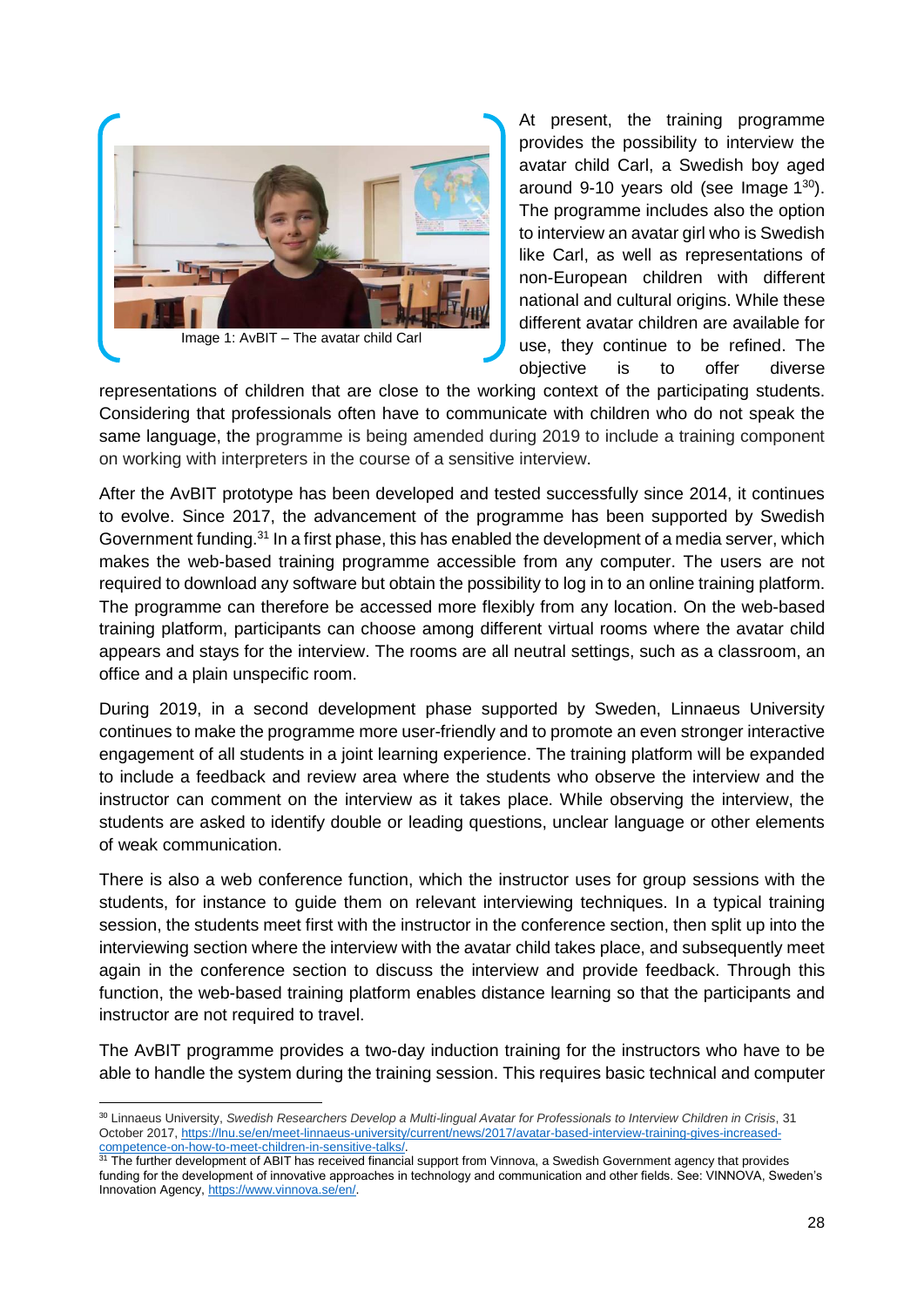skills for the instructor to accept the participants on the online platform and manage the different rooms they use for the training sessions. Instructors require solid expertise in the specific areas where they aim to train. Experience in interviewing children, knowing how children might react in sensitive conversations, and the ability to act as a child are additional competences for instructors to manage the training sessions well. When conducting the training, some instructors are supported by an IT expert from their organisation or agency to take care of the technical aspects of the online training platform.

At present, the training of instructors takes place in face-to-face courses. In the coming years, the project team has the ambition to make the training of instructors available as a distance e-learning course, which will make the programme even more flexible and open it up to a broader target group. In the course of this development, the licensing of certified AvBIT instructors continues to be refined, as it is a precondition for the programme to be taken to scale in different countries and languages.

# <span id="page-28-0"></span>"In My Shoes": A computer-assisted method facilitates sensitive dialogues between practitioners and children

The computer-assisted interviewing method *In My Shoes* facilitates sensitive conversations between professionals and children.<sup>32</sup> The application uses images, sound, speech and video to make it easier for the child to express his or her views and to talk about experiences and feelings, including about sensitive issues such as violence, illness or other distressing events.

*In My Shoes* mediates a dialogue between a practitioner and a child with two main benefits: The programme encourages the child to speak more openly about his or her views, experiences and feelings, while assisting the practitioner in leading the conversation, following a structured interviewing process. The method is targeted primarily at social workers, child psychologists and psychiatrists and other mental health and health care professionals, professionals in the education sector and forensic interviewers.

*In My Shoes* includes a training programme, which enables professionals to become certified interviewers and use the method in their work setting. The training enhances the communication and interviewing skills of practitioners and enables them to navigate the *In My Shoes* computer programme. The training is delivered in two full-day courses, which take place with a few weeks distance during which the trainees apply the method when interviewing children. The training aims to strengthen and refine professional capacities in communicating with children with different backgrounds and needs, with the goal of eliciting from the child information on sensitive matters at stake.

During an interview assisted by the programme, the professional and the child sit in front of the computer and engage in a structured conversation. The programme facilitates this conversation, as well as the rapport building between the child and the interviewer, and encourages the child to share information as they proceed through different modules. One module encourages the child, for instance, to describe different facial expressions and feelings associated to them. Another module guides the child in talking about physical experiences. The child can use different pictures

 $\overline{a}$ 

<sup>&</sup>lt;sup>32</sup> See[: http://www.inmyshoes.org.uk.](http://www.inmyshoes.org.uk/) In My Shoes was developed in the United Kingdom by a multi-disciplinary team of academics and practitioners on the basis of research and evidence. It is widely applied in case assessment and therapy with children in the UK, while other countries are starting to promote the method. In Sweden, the Children's Ombudsman in Uppsala County is promoting the use of "In My Shoes" and offers training courses for professionals to become certified users of the programme. Barnombudet i Uppsala län [Children's Ombudsman in Uppsala County], *In My Shoes*[, https://boiu.se/om-oss/verksamheter/inmyshoes/.](https://boiu.se/om-oss/verksamheter/inmyshoes/) The Children's Ombudsman in Uppsala County is a non-profit association that works independent from municipal, regional or national state authorities.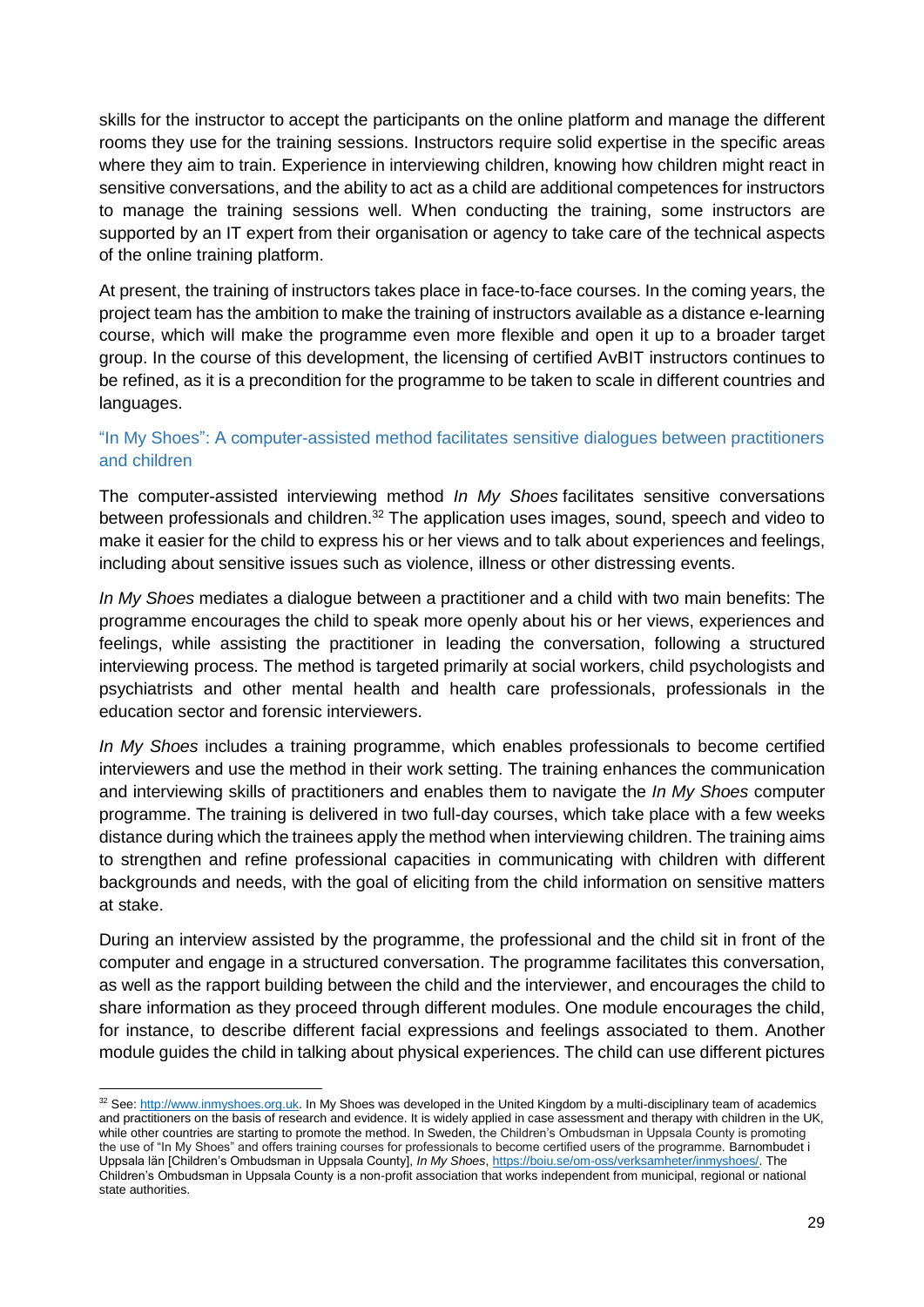and symbols to describe where it hurts, how the pain feels and how intense it is. The modules are structured in accordance with quality standards for forensic interviews with children. Leading questions are avoided and there are no question and answer sessions. This specific approach helps interviewers to not simply ask questions from their own perspectives as adults and professionals, but to engage the child in a dialogue and listen to the child's account.<sup>33</sup> Each session is saved and recorded so that it can be used subsequently for the casework or to inform any administrative or judicial proceedings, if applicable.

Research from Sweden has shown that *In My Shoes* is a valid and accurate method to interview young children in pre-school age (3-5 years old) and children or youth with developmental disabilities. The programme has helped practitioners to elicit reliable information from young children about their feelings, thoughts and opinions. The computer-assisted method enabled the children to provide complete and detailed statements about their experiences. The accuracy of the statements are comparable to those elicited with evidence-based interviewing protocols used in forensic interviews. An interview based on the *In My Shoes* method usually takes longer than a traditional forensic interview. This is due to the additional time allocated for building rapport. The method is particularly suitable, therefore, for children who are shy or find it hard to open up in communication with professionals.<sup>34</sup>

Extensive testing of the programme has shown that it is appropriate to use in a range of contexts, including with children who are victims of different forms of violence or at risk, children who have developmental delays, difficulties with engaging in sensitive conversations and expressing emotions. It can be used effectively by children who have learning difficulties, hearing impairments, or speech or communication difficulties. The programme succeeds to facilitate conversations with children who have difficulties to concentrate or feel uncomfortable sitting in a face-to-face interview.<sup>35</sup>

Using the computer as a medium in conversations and interviews with children has numerous advantages, as has been evidenced by research. Many children find the use of technology appealing, it stimulates their interest and encourages them to become actively engaged. When a practitioner or interviewer sits alongside a child and both focus their attention on the same computer programme, the child may feel less pressure and stress than in a face-to-face interview. This arrangement can make it easier for the child to concentrate on the computer programme as a third component in the interaction with the professional. By providing a clear and structured method, the computer programme guides the professional and the child through their conversation and helps both feeling confident about their interaction and conversation.<sup>36</sup>

l <sup>33</sup> See: Barnombudet i Uppsala län [Children's Ombudsman in Uppsala County], *In My Shoes*[, https://boiu.se/om](https://boiu.se/om-oss/verksamheter/inmyshoes/)[oss/verksamheter/inmyshoes/.](https://boiu.se/om-oss/verksamheter/inmyshoes/)

<sup>34</sup> See: Karin Fängström, PhD, Reg. Psychologist, Department of Public Health and Caring Sciences, Uppsala University, Sweden, [http://katalog.uu.se/empinfo/?id=N8-685.](http://katalog.uu.se/empinfo/?id=N8-685) Fängström, Karin, *"I don't even remember anything", Optimising the choice of method when interviewing pre-schoolers*, Uppsala University, Disciplinary Domain of Medicine and Pharmacy, Faculty of Medicine, Department of Public Health and Caring Sciences, Social Medicine, 2017, [http://uu.diva-](http://uu.diva-portal.org/smash/record.jsf?pid=diva2%3A1149070&dswid=2917)

[portal.org/smash/record.jsf?pid=diva2%3A1149070&dswid=2917.](http://uu.diva-portal.org/smash/record.jsf?pid=diva2%3A1149070&dswid=2917) Fängström, K., Bokström, P., Dahlberg, A., Calam, R., Lucas, S., & Sarkadi, A., In My Shoes – Validation of a computer assisted approach for interviewing children, *Child Abuse and Neglect*, 2016, 58:160–172. Fängström, K., Salari, R., Eriksson, M., & Sarkadi, A., The Computer Assisted Interview In My Shoes Can Benefit Shy Preschool Children's Communication, *PLoS ONE*, 2017, 12. Fängström, K., Sarkadi, A., Lucas, S., Calam, R., & Eriksson, M., "And They Gave Me a Shot, It Really Hurt", Evaluative content in investigative interviews with young children, *Children and Youth Services Review*, 2017, 82: 434-443. Bokström, P., Fängström, K., Calam, R., Lucas, S., & Sarkadi, A., "I felt a little bubbly in my tummy", Eliciting preschoolers' accounts of their health visit using a computer-assisted interview method, *Child: Care, Health and Development*, 2015, 42: 87–97.

<sup>35</sup> See[: http://www.inmyshoes.org.uk.](http://www.inmyshoes.org.uk/)

<sup>36</sup> Calam, R.M., Cox, A.D., Glasgow, D.V., Jimmieson, P. and Groth Larsen, S., Assessment and Therapy With Children: Can computers help?, *Clinical Child Psychology and Psychiatry*, 2000, 5(3), 329-343[, https://www.deepdyve.com/lp/sage/assessment](https://www.deepdyve.com/lp/sage/assessment-and-therapy-with-children-can-computers-help-kmZs0GwJJY?key=sage)[and-therapy-with-children-can-computers-help-kmZs0GwJJY?key=sage.](https://www.deepdyve.com/lp/sage/assessment-and-therapy-with-children-can-computers-help-kmZs0GwJJY?key=sage)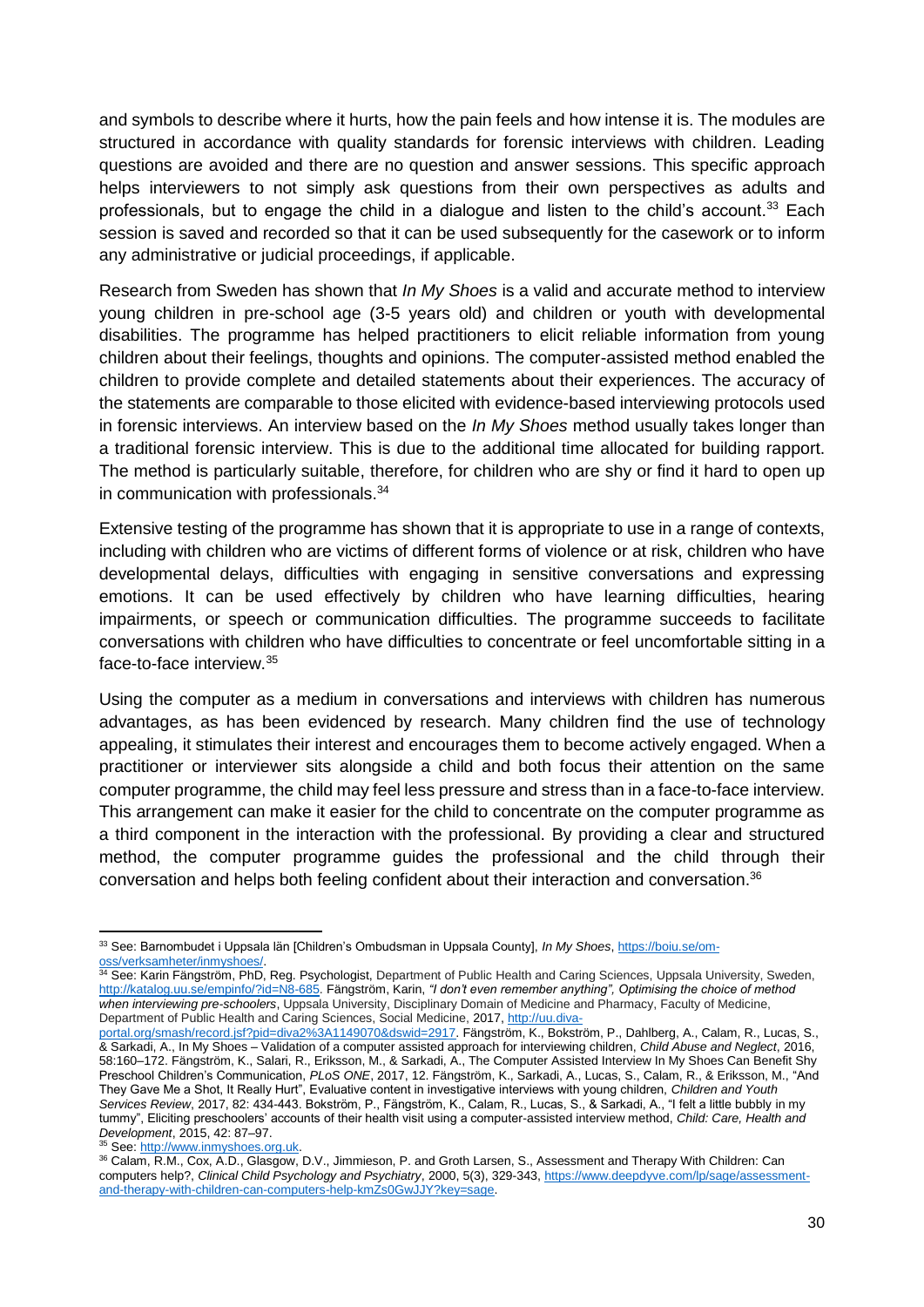# <span id="page-30-0"></span>**Resources and guidance on child-sensitive communication**

#### **Council of the Baltic Sea States**

Council of the Baltic Sea States, *AudTrain – System Based Audit of Child Welfare, The AudTrain Programme*, [http://www.childrenatrisk.eu/audtrain/.](http://www.childrenatrisk.eu/audtrain/)

Council of the Baltic Sea States, *AudTrain – System Based Audit of Child Welfare, AudTrain Procedure and Glossary, 2017,* [http://www.childrenatrisk.eu/audtrain/wp](http://www.childrenatrisk.eu/audtrain/wp-content/uploads/sites/2/2017/09/AudTrain_Procedure_and_glossary-EN.pdf)[content/uploads/sites/2/2017/09/AudTrain\\_Procedure\\_and\\_glossary-EN.pdf.](http://www.childrenatrisk.eu/audtrain/wp-content/uploads/sites/2/2017/09/AudTrain_Procedure_and_glossary-EN.pdf)

Council of the Baltic Sea States, *Guidelines Promoting the Human Rights and the Best Interests of the Child in Transnational Child Protection Cases*, 2015[, http://www.cbss.org/wp-content/uploads/2013/01/Guidelines\\_](http://www.cbss.org/wp-content/uploads/2013/01/Guidelines_-_promoting_the_Human_Rights_and_the_Best_Interest_of_the_Child_in_Transnational_Child_Protection_Cases.pdf) promoting the Human Rights and the Best Interest of the Child in Transnational Child Protection Cases.pdf

Council of the Baltic Sea States, *Guidelines Promoting the Human Rights and the Best Interests of the Child in Transnational Child Protection Cases*, Addendum, 2016, [http://www.childrenatrisk.eu/public/PROTECT/CBSS\\_Guidelines\\_Addendum\\_Dec\\_2016\\_FINAL.pdf.](http://www.childrenatrisk.eu/public/PROTECT/CBSS_Guidelines_Addendum_Dec_2016_FINAL.pdf)

Council of the Baltic Sea States, *Transnational Child Protection: Practical guide for caseworkers and case officers*, 2015, [http://www.childrenatrisk.eu/public/PROTECT/Guide\\_for\\_case\\_workers\\_and\\_officers.pdf.](http://www.childrenatrisk.eu/public/PROTECT/Guide_for_case_workers_and_officers.pdf)

Council of the Baltic Sea States, CBSS Expert Group on Children at Risk, Nordic Council of Ministers, *Oslo Conclusions on Identifying Children at Risk of Exploitation and Trafficking: Strengthening child-sensitive communication and best interests determinations Hearing the Child's Story*, May 2018, [http://www.childrenatrisk.eu/wp-content/uploads/2018/06/Oslo-Conclusions-on-Identifying-Children-at-Risk-of-](http://www.childrenatrisk.eu/wp-content/uploads/2018/06/Oslo-Conclusions-on-Identifying-Children-at-Risk-of-Exploitation-and-Trafficking-May-2018-FINAL-15-June.pdf)[Exploitation-and-Trafficking-May-2018-FINAL-15-June.pdf.](http://www.childrenatrisk.eu/wp-content/uploads/2018/06/Oslo-Conclusions-on-Identifying-Children-at-Risk-of-Exploitation-and-Trafficking-May-2018-FINAL-15-June.pdf)

Council of the Baltic Sea States, CBSS Expert Group on Children at Risk, Nordic Council of Ministers, *Oslo Conclusions on Identifying Children at Risk of Exploitation and Trafficking: Strengthening child-sensitive communication and best interests determinations Hearing the Child's Story, Conference Report*, May 2018.

Council of the Baltic Sea States, CBSS Expert Group on Children at Risk, Nordic Council of Ministers, *Oslo Conclusions on Identifying Children at Risk of Exploitation and Trafficking: Strengthening child-sensitive communication and best interests determinations Hearing the Child's Story, Conference Statement*, May 2018, [http://www.childrenatrisk.eu/wp-content/uploads/2018/06/Oslo-Conference-Statement-May-2018-FINAL-for-web.pdf.](http://www.childrenatrisk.eu/wp-content/uploads/2018/06/Oslo-Conference-Statement-May-2018-FINAL-for-web.pdf)

#### **Nordic Council of Ministers**

Nordic Council of Ministers, *Do Rights!, Nordic perspectives on child and youth participation*, 2016, [https://norden.diva-portal.org/smash/get/diva2:930511/FULLTEXT01.pdf.](https://norden.diva-portal.org/smash/get/diva2:930511/FULLTEXT01.pdf)

#### **Council of Europe**

.

Council of Europe, *How to Convey Child-friendly information to children in migration, A handbook for frontline professionals*, Building a Europe for and with Children, 2018, [https://rm.coe.int/how-to-convey-child-friendly](https://rm.coe.int/how-to-convey-child-friendly-information-to-children-in-migration-a-ha/1680902f91)[information-to-children-in-migration-a-ha/1680902f91.](https://rm.coe.int/how-to-convey-child-friendly-information-to-children-in-migration-a-ha/1680902f91)

Council of Europe, *Child Participation Assessment Tool and Implementation Guide*, 2016, [https://www.coe.int/en/web/children/child-participation-assessment-tool.](https://www.coe.int/en/web/children/child-participation-assessment-tool)

Council of Europe, Guidelines on child-friendly justice, 2010[, https://rm.coe.int/16804b2cf3.](https://rm.coe.int/16804b2cf3)

Council of Europe Committee of Ministers, Recommendations on children's participation in family and social life, (R(98)8), 1998[, https://rm.coe.int/09000016804e7768.](https://rm.coe.int/09000016804e7768)

Council of Europe Committee of Ministers Recommendations on children's rights and social services friendly to children and families, (Rec(2011)12), 2011, [https://rm.coe.int/168046ccea.](https://rm.coe.int/168046ccea)

Council of Europe Committee of Ministers Recommendations on participation of children and young people under the age of 18, (Rec(2012)2), 2012, [https://rm.coe.int/168046c478.](https://rm.coe.int/168046c478)

#### **United Nations**

Committee on the Rights of the Child, General Comment No. 12, The right of the child to be heard, CRC/C/GC/12, 1 July 2009, [https://www2.ohchr.org/english/bodies/crc/docs/AdvanceVersions/CRC-C-GC-12.pdf.](https://www2.ohchr.org/english/bodies/crc/docs/AdvanceVersions/CRC-C-GC-12.pdf)